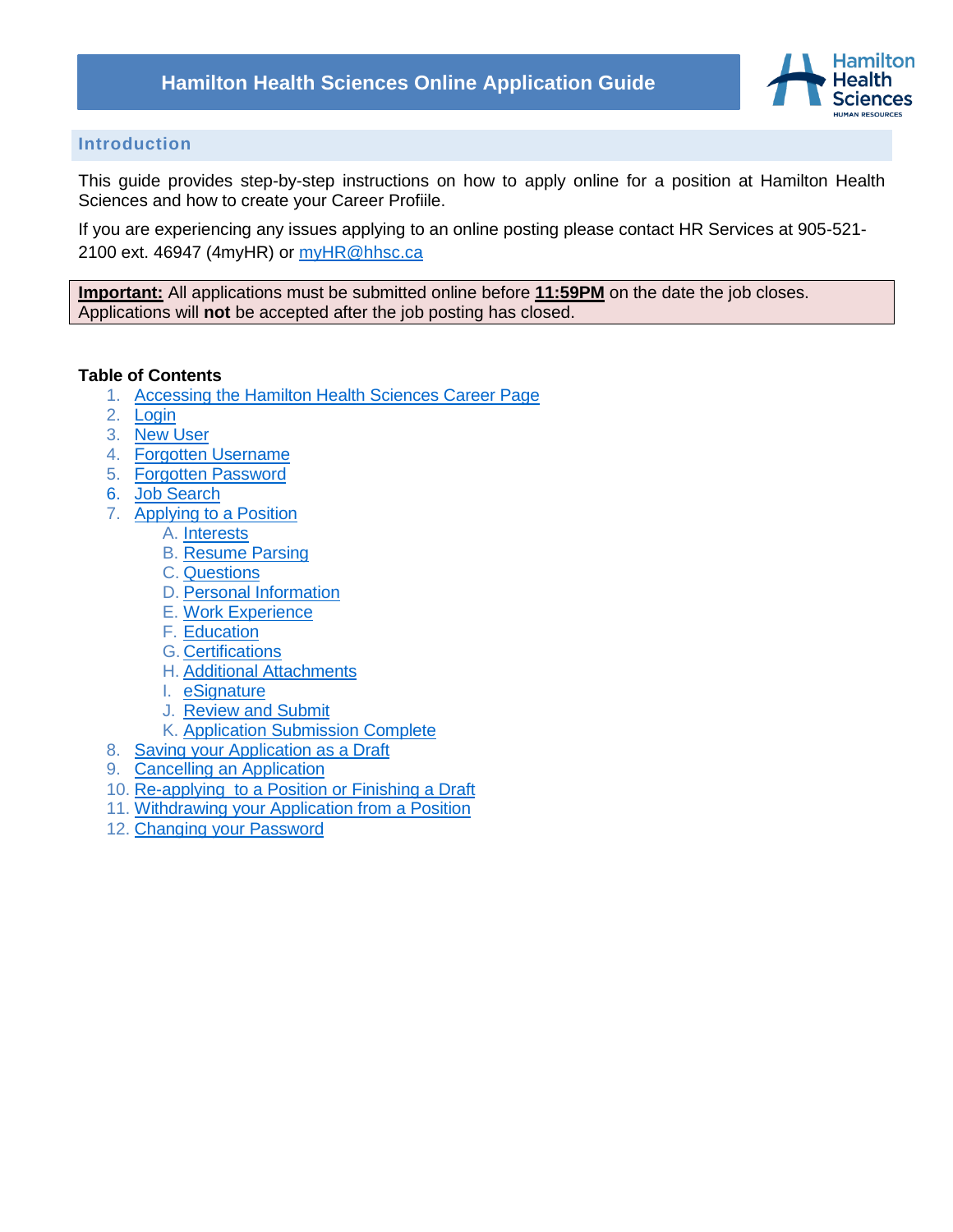

## <span id="page-1-0"></span>**1. Accessing the Hamilton Health Sciences Career Page**

#### **Step 1.1**

On the home page of the Hamilton Health Sciences internet page click on **Careers**.



**Step 1.2**

**Important: This step is for External Applicants only**

If you are an External Applicant, click on **External Applicants Apply Now** located on the right hand side of the page.

| <b>CAREERS AT HHS</b><br>LIFE AT HHS<br><b>RESOURCES</b>                              | <b>CURRENT EMPLOYEES APPLY NOW</b> |
|---------------------------------------------------------------------------------------|------------------------------------|
| We strive to ensure our people are engaged, enabled, and empowered to deliver on our  | <b>EXTERNAL APPLICANTS APPLY</b>   |
| mission and our vision of Best Care For All. We pride ourselves on being an inclusive | <b>NOW</b>                         |

### **Step 1.3**

**Important: This step is for Internal Applicants only**

If you are a current HHS employee, click on **Current Employees Apply Now** located on the right hand side of the page.



## <span id="page-1-1"></span>**2. Login**

#### **Step 2.1**

Click on **Sign In** located on the top right hand corner of the page.

| <b>Welcome. You are not signed in.</b> My Account Options | My Job Cart Sign In<br>Candidate FAQ's <b>PA</b> |
|-----------------------------------------------------------|--------------------------------------------------|
| PJob Search My Jobpage                                    | Click here to                                    |
| <b>Basic Search</b><br>Advanced Search   All Jobs         | Sign In                                          |
| <b>Basic Job Search</b>                                   |                                                  |
| Search Criteria <sup>[1]</sup>                            |                                                  |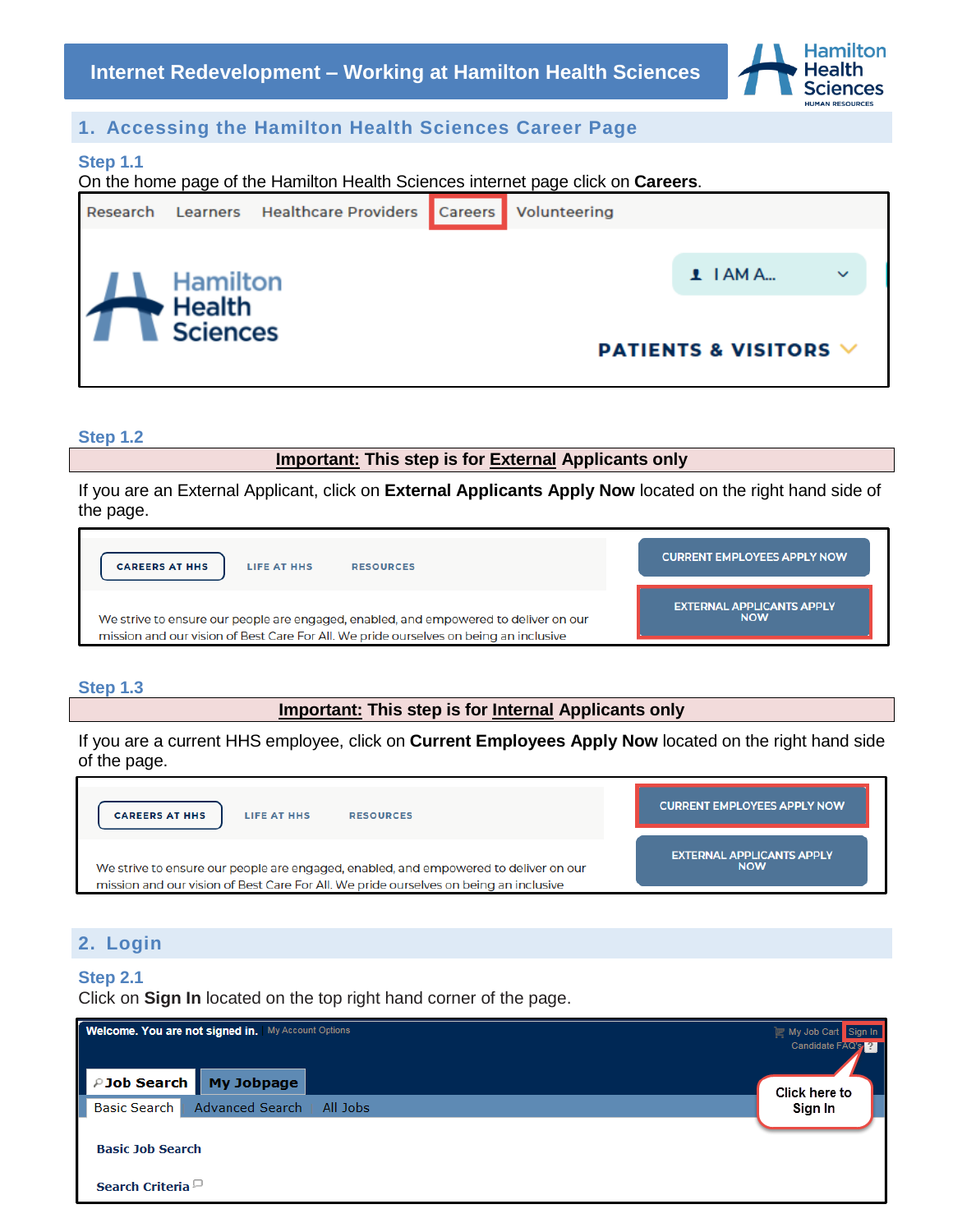

#### **Step 2.2**

In the blank fields enter in your **Username** and **Password** and click **Login** when complete and proceed to [Step 6.1](#page-6-1)

**Important:** If you are an Internal Candidate your username will be your HHS Employee ID Number

**Username:** The username that you have created **or** your HHS Employee ID Number **Password:** The password that you have created

| Mandatory fields are marked with an asterisk.   |  |
|-------------------------------------------------|--|
| <b>*User Name</b>                               |  |
|                                                 |  |
| <b>*Password</b>                                |  |
|                                                 |  |
| Forgot your user name?<br>Forgot your password? |  |
| Login                                           |  |

### <span id="page-2-0"></span>**3. New User**

#### **Step 3.1** Click on the **New User** button.

| Mandatory fields are marked with an asterisk.   |          |
|-------------------------------------------------|----------|
| <b>*User Name</b>                               |          |
| ∗Password                                       |          |
| Forgot your user name?<br>Forgot your password? |          |
| Login                                           | New User |

## **Step 3.2** Review the **Privacy Agreement** and click **I Accept** if you are in agreeance.

| <b>Privacy Agreement</b>                                                                                                                                                                                                                                                                                                                                                                                                                                                                                                     |
|------------------------------------------------------------------------------------------------------------------------------------------------------------------------------------------------------------------------------------------------------------------------------------------------------------------------------------------------------------------------------------------------------------------------------------------------------------------------------------------------------------------------------|
| At Hamilton Health Sciences we take precautions to protect your personal information from theft, loss and<br>unauthorized access, copying, modification, use, disclosure and disposal in compliance with all applicable<br>laws, regulations, and standards established by authorities regarding the security of personal information.<br>Personal information will be stored in the US and the data may be disclosed under the provision of the US<br>Patriot Act and disclosed pursuant to other legislative requirements. |
| Decline<br>l Accept                                                                                                                                                                                                                                                                                                                                                                                                                                                                                                          |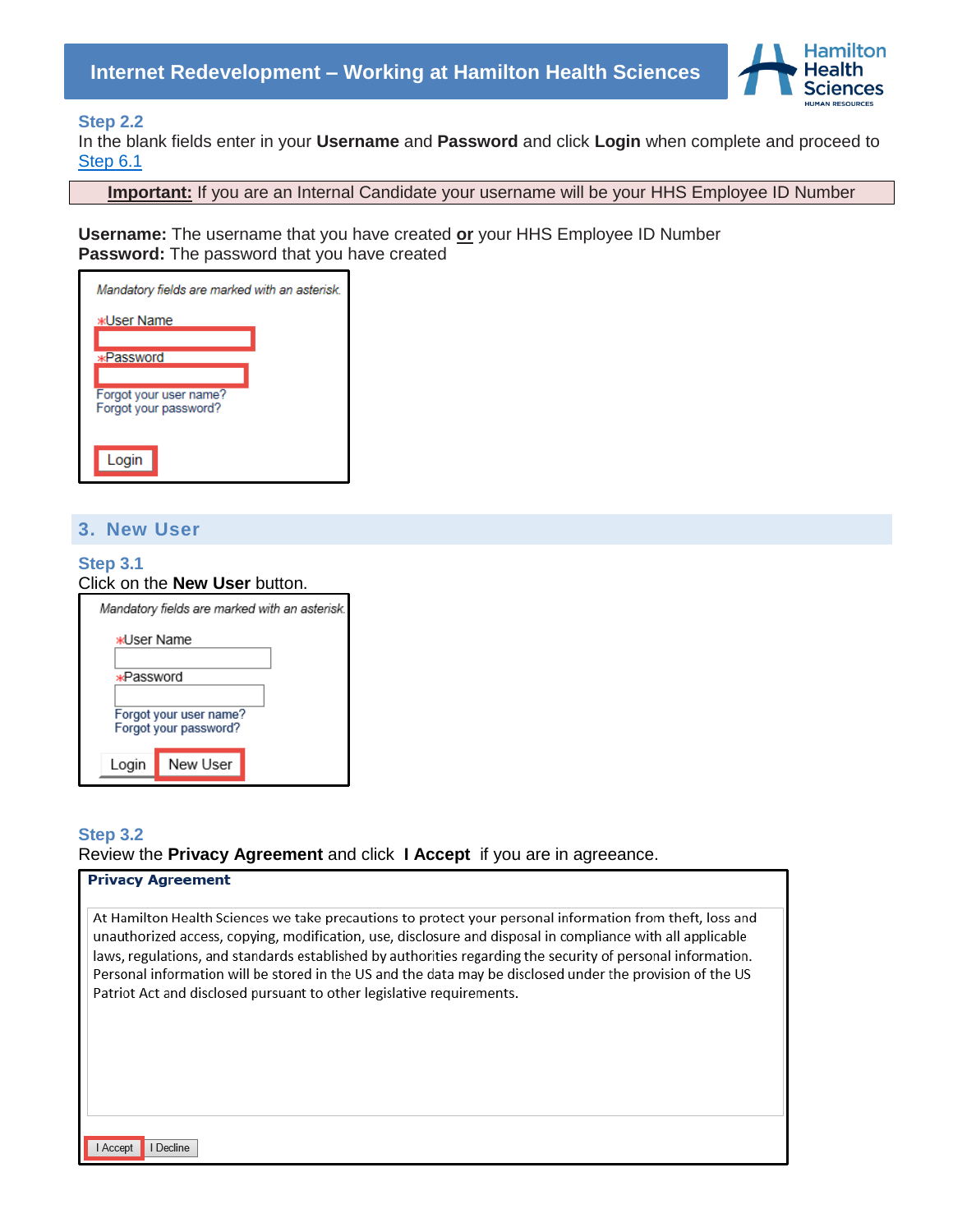

#### **Step 3.3**

Chose and enter in your preferred **Username** and **Password** in the blank fields and click **Register** when complete.

**Note:** You must have an e-mail address to save your profile. If you do not have an e-mail account, visit Yahoo.com or Outlook.com to sign up for a free e-mail account. Once you receive an e-mail address you can proceed with creating an online career profile.

| <b>New User Registration</b>                                                              | Please take a few moments to register. You will need this information to access your account in the future. |
|-------------------------------------------------------------------------------------------|-------------------------------------------------------------------------------------------------------------|
| Mandatory fields are marked with an asterisk.                                             |                                                                                                             |
| *User Name<br><b>TEST123</b><br>*Password<br><br>*Re-enter Password<br>Register<br>Cancel | YAHOO!                                                                                                      |

You will be directed back to the **Job Search** page where you can begin to search and apply for job positions at Hamilton Health Sciences.

#### <span id="page-3-0"></span>**4. Forgotten Username**

#### **Step 4.1**

If you have forgotten your **Username** click on **Forgot your username?** 

| Mandatory fields are marked with an asterisk. |  |
|-----------------------------------------------|--|
| жUser Name                                    |  |
|                                               |  |
| *Password                                     |  |
|                                               |  |
| Forgot your user name?                        |  |
| Forgot your password?                         |  |
|                                               |  |
| Login                                         |  |

#### **Step 4.2**

Enter in your email address and click **Validate.** Once you have validated your email address you will receive an email with your username.

| <b>Forgotten User Name</b>                                                                                                        |
|-----------------------------------------------------------------------------------------------------------------------------------|
| Please enter your email address below. If you have never provided your email address, leave the field empty and click "Validate". |
| <b>Email Address</b><br>test@gmail.com<br>$\times$                                                                                |
| Validate Cancel                                                                                                                   |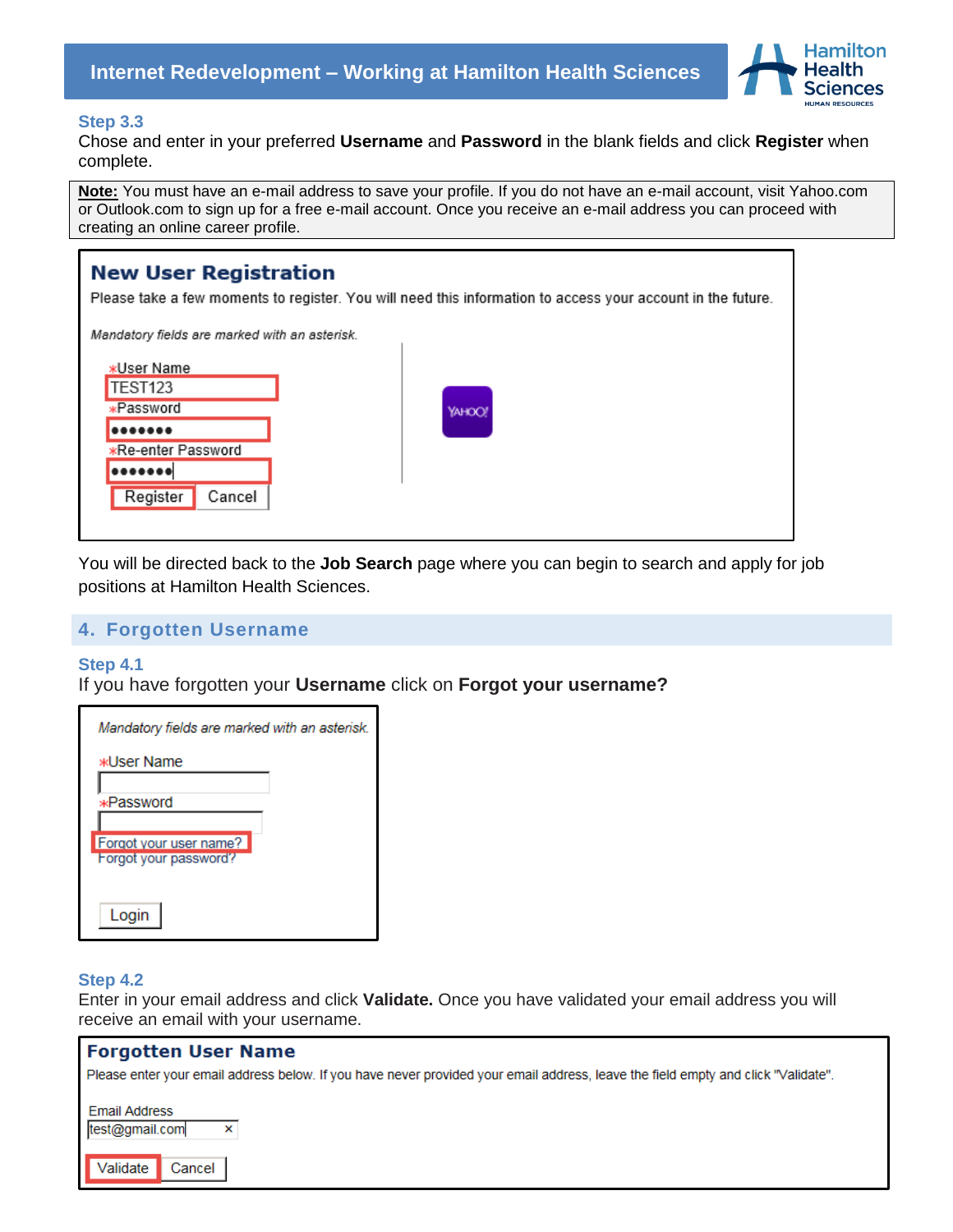

## **5. Forgotten Password**

#### <span id="page-4-0"></span>**Step 5.1**

If you have forgotten your **Password** click on **Forgot your password?**

| Mandatory fields are marked with an asterisk |
|----------------------------------------------|
| жUser Name                                   |
|                                              |
| *Password                                    |
|                                              |
| Forgot your user name?                       |
| Forgot your password?                        |
|                                              |
|                                              |

### **Step 5.2** Enter in your **Username** and **Email Address** then click **Ok.**

#### **Forgot Your Password?**

Please enter your user name and email address below, click OK, then follow the instructions. If you don't have an email address, please contact your system administrator for assistance at.

Mandatory fields are marked with an asterisk.

| »d Iser Name<br>Test1                   |        |  |
|-----------------------------------------|--------|--|
| <b>*Email Address</b><br>test@gmail.com |        |  |
| OK                                      | Cancel |  |

#### **Step 5.3**

Once you click **Ok** a message will appear letting you know that an email has been sent to your email address with a new password. Click on the link to be taken back to the **Login** page.

### An email has been sent to you

A message has been sent to you containing instructions on how to change your password. Please check your inbox.

Back to login page

### **Step 5.4**

In the password change request email click on the provided link to enter in your new password.

| Dear                                                                                                                      |
|---------------------------------------------------------------------------------------------------------------------------|
| We have received your password change request. This email contains the information that you need to change your password. |
| Access Code: 0@FS!gAm<br>Click this link to enter your new password.                                                      |
| Click here to enter<br>Thank you,<br>your new password                                                                    |
| <b>Hamilton Health Sciences</b>                                                                                           |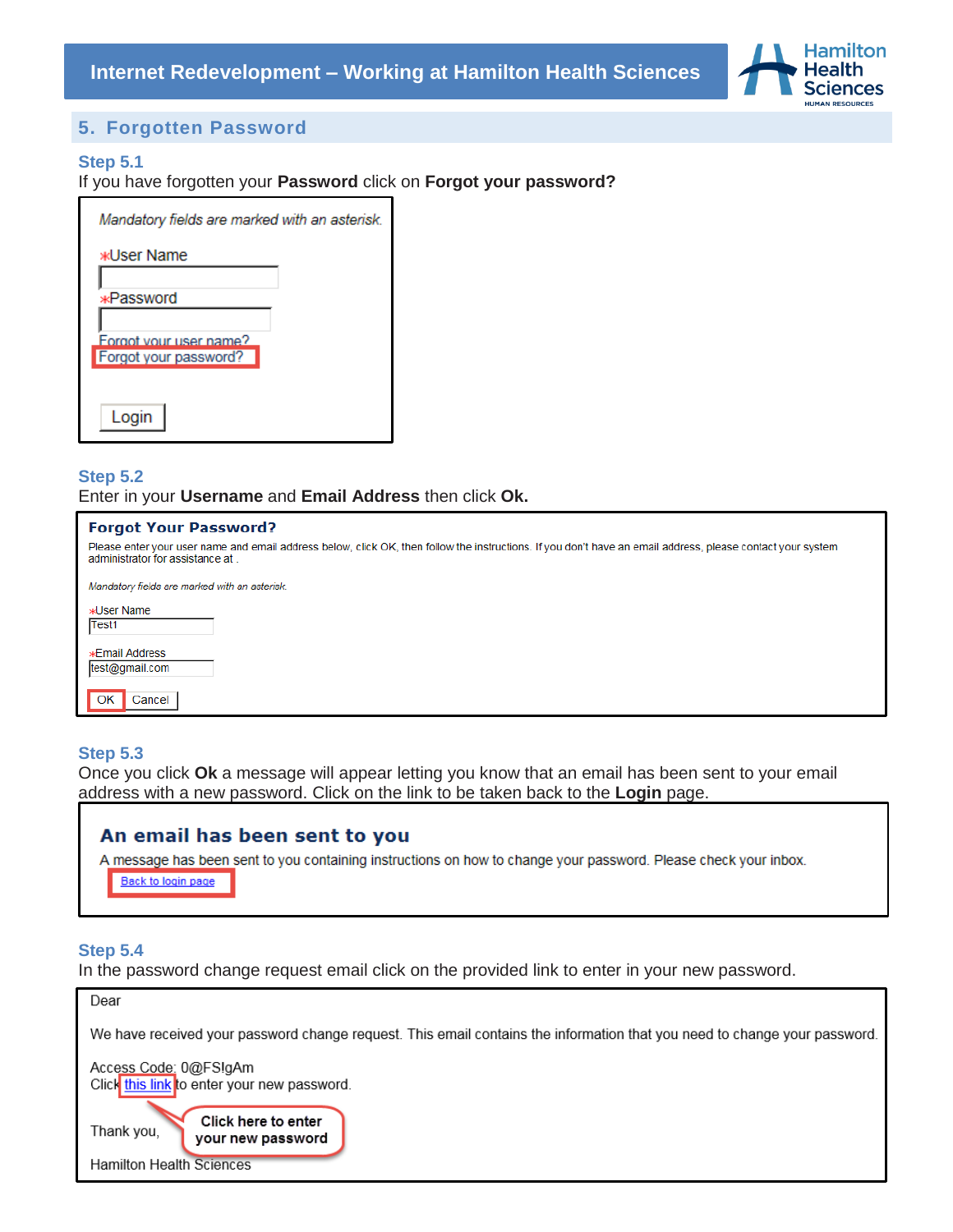

#### **Step 5.5**

Enter the required information in the fields provided and click **Login.**

**Tip:** Copy the Access Code from your email and Paste it into the Access Code field

#### **Forgot Password**

You received an email in regards to a forgotten password. Please enter the login information as provided in the email.

Mandatory fields are marked with an asterisk.

| <b>*User Name</b>   |  |
|---------------------|--|
| Test <sub>2</sub>   |  |
| <b>*Access Code</b> |  |
|                     |  |
|                     |  |
|                     |  |
| Login               |  |

#### **Step 5.6**

Enter the required information in the fields provided and click **Ok.**

| <b>Change Password</b>                        |  |  |  |  |
|-----------------------------------------------|--|--|--|--|
| This page allows you to change your password. |  |  |  |  |
| Mandatory fields are marked with an asterisk. |  |  |  |  |
| User Name                                     |  |  |  |  |
|                                               |  |  |  |  |
| жAccess Code                                  |  |  |  |  |
|                                               |  |  |  |  |
| *New Password                                 |  |  |  |  |
|                                               |  |  |  |  |
| *Confirm New Password                         |  |  |  |  |
|                                               |  |  |  |  |
| ОK<br>Sign Out                                |  |  |  |  |

**Note:** Your password must be one you have not used before. The system will not allow you to recreate an old password.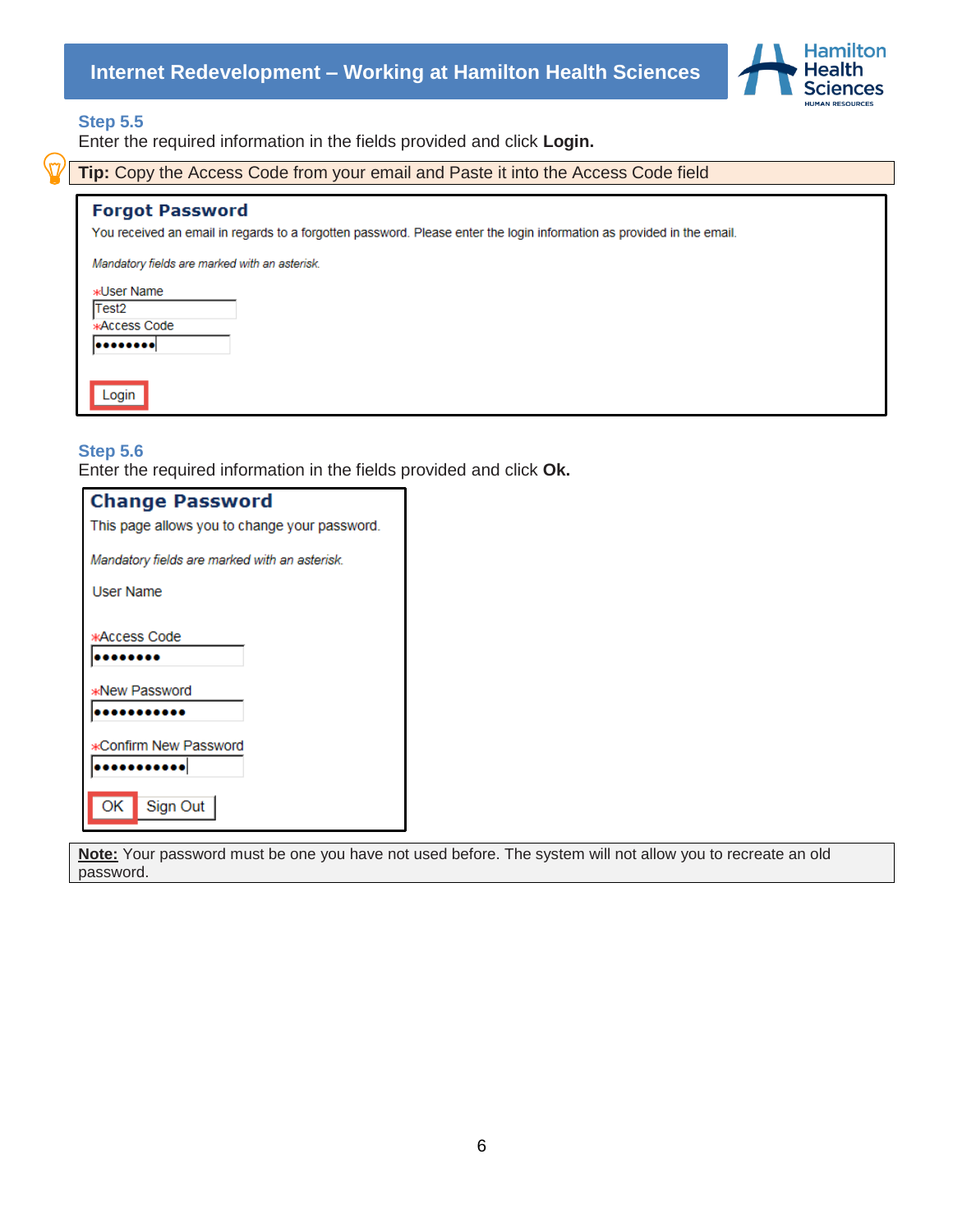

## <span id="page-6-0"></span>**6. Job Search**

#### <span id="page-6-1"></span>**Step 6.1**

Now that you are signed in, you can begin to search for job openings. There are multiple ways to search using either of the below fields. Click **Search for Jobs** when you are ready.

**Job Number:** If you know the specific job opening number (also called requisition ID number or job number) you can search by entering the number in the Job Number field

**Keywords:** You can search by using keywords such as Porter, Health Care Aide, etc.

**Career Category:** Click on the drop down arrow and select a career category from the menu

**Location:** Click on the drop down arrow and select a career category from the menu

| <b>Basic Job Search</b>                                                                                                                                                                               |                                                                                                                                                                                                                                                                                                                                                                                                                                                                                       |
|-------------------------------------------------------------------------------------------------------------------------------------------------------------------------------------------------------|---------------------------------------------------------------------------------------------------------------------------------------------------------------------------------------------------------------------------------------------------------------------------------------------------------------------------------------------------------------------------------------------------------------------------------------------------------------------------------------|
| Search Criteria <sup><math>\Box</math></sup>                                                                                                                                                          |                                                                                                                                                                                                                                                                                                                                                                                                                                                                                       |
| Specify your job search criteria, then click "Search for Jobs".<br><b>Job Status Listings</b>                                                                                                         | Hide Search Criteria   Save this Search                                                                                                                                                                                                                                                                                                                                                                                                                                               |
| To view the weekly Successful, Cancellation and On Hold listings, please click here.                                                                                                                  |                                                                                                                                                                                                                                                                                                                                                                                                                                                                                       |
| <b>Job Number</b><br><b>Keywords</b><br><b>Career Category</b><br>Career Category<br>$\overline{\mathbf{v}}$<br>All<br><b>Add Job Field</b><br>Location<br>Location<br>All<br>$\overline{\mathsf{v}}$ | <b>Search Tips</b><br>You can search jobs by selecting<br>relevant criteria in the drop-down<br>menus. You can also use a job number<br>or a keyword.<br><b>Multiple selections</b><br>You can<br>one job<br>Click the drop<br>After se<br>down arrow to<br>fields. A<br>display menu<br><b>Advand</b><br>To perform a job search using<br>advanced search criteria, click the<br>"Advanced Search" tab and select the<br>relevant<br>Click the drop<br>down arrow to<br>display menu |
| <b>Add Location</b><br>Search for Jobs<br>Clear                                                                                                                                                       |                                                                                                                                                                                                                                                                                                                                                                                                                                                                                       |

#### **Step 6.2**

You can browse the current job postings by scrolling down the page to view them. You can also use the page numbers or **Previous** and **Next** at the bottom of the page to view more postings.

| Registered Nurse <sup>11</sup><br>-Full-time                                                                                                                                                                                   |
|--------------------------------------------------------------------------------------------------------------------------------------------------------------------------------------------------------------------------------|
| Requisition ID: 74812<br>Ontario-Hamilton<br>This position will be located at: McMaster University Medical Centre<br>Union Code: ONA Local 70<br>Organization: OBGYN & LD<br>Post Date: Feb 1, 2019<br>Close Date: Feb 7, 2019 |
| $\blacksquare$<br>Apply   Add to My Job Cart   C SHARE                                                                                                                                                                         |
| Jobs - Page 1 out of 12 Previous 12345 Next                                                                                                                                                                                    |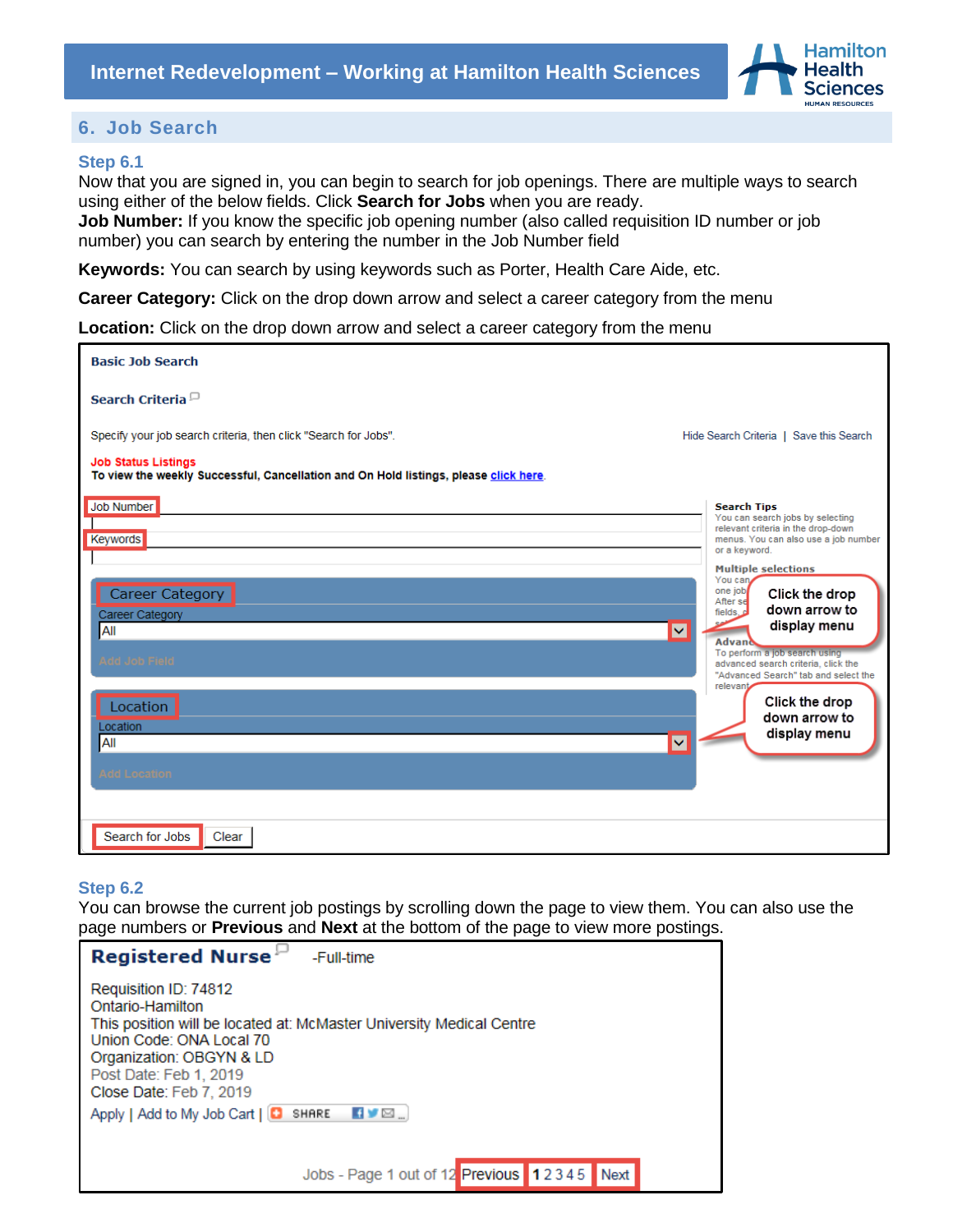

## <span id="page-7-0"></span>**7. Applying to a Position**

#### **Step 7.1**

Click on the job title of the position you wish to apply to.

| <b>Registered Nurse</b>                                                                                                                                | -Full-time                                                           |
|--------------------------------------------------------------------------------------------------------------------------------------------------------|----------------------------------------------------------------------|
| Requisition ID: 74812<br>Ontario-Hamilton<br>Union Code: ONA Local 70<br>Organization: OBGYN & LD<br>Post Date: Feb 1, 2019<br>Close Date: Feb 7, 2019 | This position will be located at: McMaster University Medical Centre |
| Apply   Add to My Job Cart   <b>C</b> SHARE                                                                                                            | VØ.                                                                  |

#### **Step 7.2**

After reviewing the job descriptions and requirements, scroll to the bottom of the page and click **Apply Online.** 

| Apply Online   Add to My Job Cart   C SHARE   BYE |  |
|---------------------------------------------------|--|
| Job 1 out of 112 Previous   12345   Next          |  |

### **Step 7.3**

The system will take you through an 8 step process to set up your online profile (if it has not already been completed previously). The instructions for each page are located at the top of the page. Complete each step to the best of your ability.

**Note:** The majority of the steps in the profile set up are not mandatory. Mandatory fields are marked with a red asterisk ( **\*** ). Once you complete the profile set up the first time, your profile will be saved for future applications.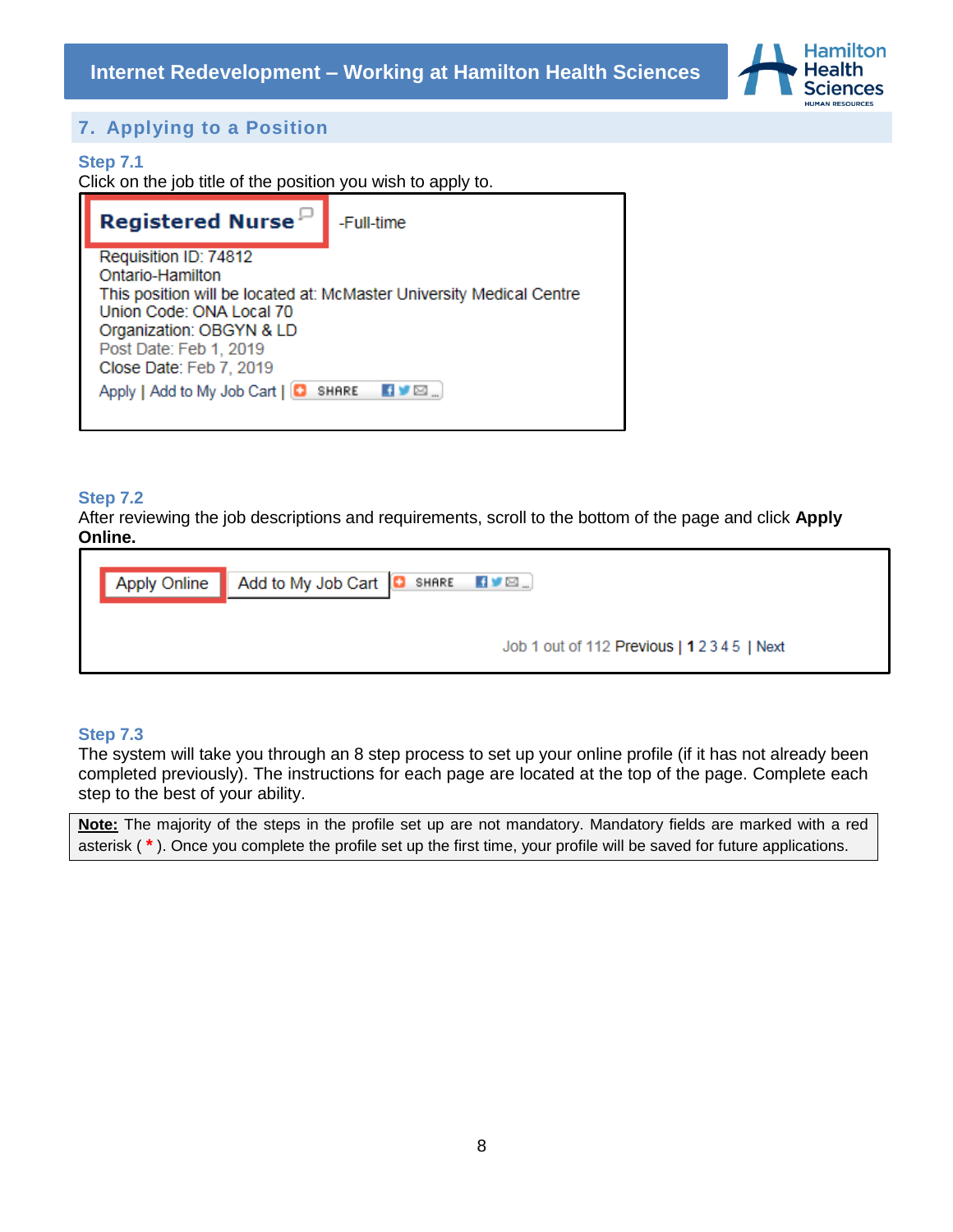

#### <span id="page-8-0"></span>**A. Interests**

Under **Career Category** click on the drop down arrow to select a **Family**. When you have made a selection for family an additional field will appear. Click on the drop down arrow to select a **Job Title** and when finished click **Add to List.** Click **Save and Continue** when you are finished.

| Note: Multiple interests can be added to your list by selecting them one at a time and clicking Add to List.                                                               |
|----------------------------------------------------------------------------------------------------------------------------------------------------------------------------|
| <b>Interests</b>                                                                                                                                                           |
| <b>Employment Preferences</b>                                                                                                                                              |
| Please specify the work preferences such as the job field, the location, and the organization. Select the options that better correspond to the<br>professional interests. |
| You must select at least one value in the section "Career Category".<br><b>Career Category</b>                                                                             |
| Family<br>Click the arrow to<br>Nursing<br>$\checkmark$<br>produce a list of<br>Job Title<br>options<br>Nurse Clinician<br>$\checkmark$                                    |
| Add to List<br>Reset<br><b>Job Field Preferences</b>                                                                                                                       |
| <b>Nurse Clinician</b><br>Levels: Nursing - Nurse Clinician<br>Remove                                                                                                      |
| Page 1 out<br>Save and Continue<br>Save as Draft<br>Quit<br>Candidate FAQ                                                                                                  |

A new **Interests** page will appear. Under **Location** click on the drop down arrow to select a **Province**. When you have made a selection for province an additional field will appear. Click on the drop down arrow to select a **City** and when finished click **Add to List.**

| <b>Interests</b>                                                                                                                                                           |
|----------------------------------------------------------------------------------------------------------------------------------------------------------------------------|
| <b>Employment Preferences</b>                                                                                                                                              |
| Please specify the work preferences such as the job field, the location, and the organization. Select the options that better correspond to the<br>professional interests. |
| You must select at least one value in the section "Location".<br><b>Location</b>                                                                                           |
| Province<br>Click the arrow to<br>Ontario<br>produce a list of<br>City<br>options<br>Hamilton                                                                              |
| Add to List<br>Reset                                                                                                                                                       |
| <b>Location Preferences</b><br><b>Hamilton</b><br>Levels: Ontario - Hamilton<br>Remove                                                                                     |
| Page 2 out o<br>Save and Continue<br>Quit<br>Save as Draft<br>Candidate FAQ's                                                                                              |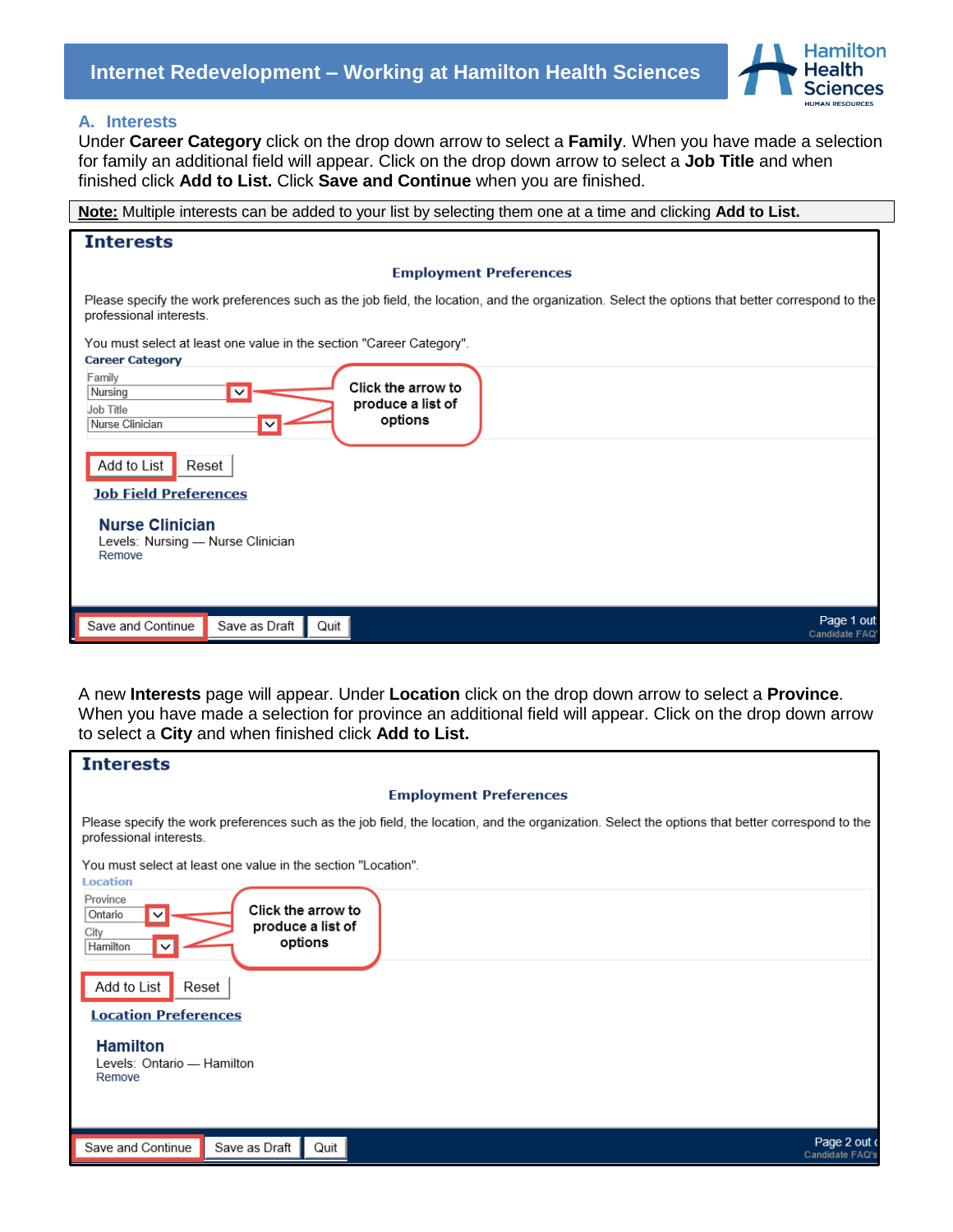

## <span id="page-9-0"></span>**B. Resume Parsing**

To upload a resume and cover letter select **I want to upload a resume** and then click on **Browse.**

| <b>Resume Parsing</b>                                                                                                                                                                                                                                                                                            |  |  |  |  |
|------------------------------------------------------------------------------------------------------------------------------------------------------------------------------------------------------------------------------------------------------------------------------------------------------------------|--|--|--|--|
| <b>Resume Upload</b>                                                                                                                                                                                                                                                                                             |  |  |  |  |
| You can submit personal and professional information by uploading a resume. The system will automatically extract<br>the relevant information included in the resume and fill out part of the online submission. You can review the extracted<br>information and make the appropriate changes in the next steps. |  |  |  |  |
| If you do not upload a resume, you will need to fill out the online submission manually.                                                                                                                                                                                                                         |  |  |  |  |
| I do not want to upload a resume.<br>I want to upload a resume.<br>۷<br>Select the resume file to upload<br>Browse<br>Note: Once the process is completed, please verify the fields containing values automatically extracted from the resume. You<br>may have to manually correct or fill out some of them.     |  |  |  |  |
| Save as Draft<br>Save and Continue<br>Quit                                                                                                                                                                                                                                                                       |  |  |  |  |

The **Choose File to Upload** box will appear. When you have located your **Resume**, click on the document and then click on **Open**.

| Choose File to Upload                                             |                            |                                     | ×                  |
|-------------------------------------------------------------------|----------------------------|-------------------------------------|--------------------|
| 个<br>$\leftarrow$<br>$\rightarrow$<br>$\mathcal{P}_{\mathcal{M}}$ | $\Box$ > This PC > Desktop | Search Desktop<br>Ō<br>$\checkmark$ | مر                 |
| Organize $\blacktriangledown$                                     | New folder                 |                                     | 距 ▼<br>◉<br>$\Box$ |
|                                                                   | ́<br>۸<br>Name             | Date modified                       | Type               |
|                                                                   | <b>A</b> Resume            | 2/13/2019 9:34 AM                   | Adobe Acrobat D    |
| This PC                                                           |                            |                                     |                    |
| Desktop                                                           |                            |                                     |                    |
| 쓸<br>Documents                                                    |                            |                                     |                    |
| Downloads                                                         |                            |                                     |                    |
| Music<br>Ъ                                                        |                            |                                     |                    |
| Pictures                                                          |                            |                                     |                    |
| Videos                                                            |                            |                                     |                    |
| <sup>11</sup> / <sub>2</sub> OSDisk (C:)                          |                            |                                     |                    |
| Network                                                           |                            |                                     |                    |
|                                                                   | $\prec$<br>v.              |                                     | ⋗                  |
|                                                                   | File name: Resume          | All Files (*.*)<br>$\checkmark$     | $\checkmark$       |
|                                                                   |                            | Open                                | Cancel             |
|                                                                   |                            |                                     |                    |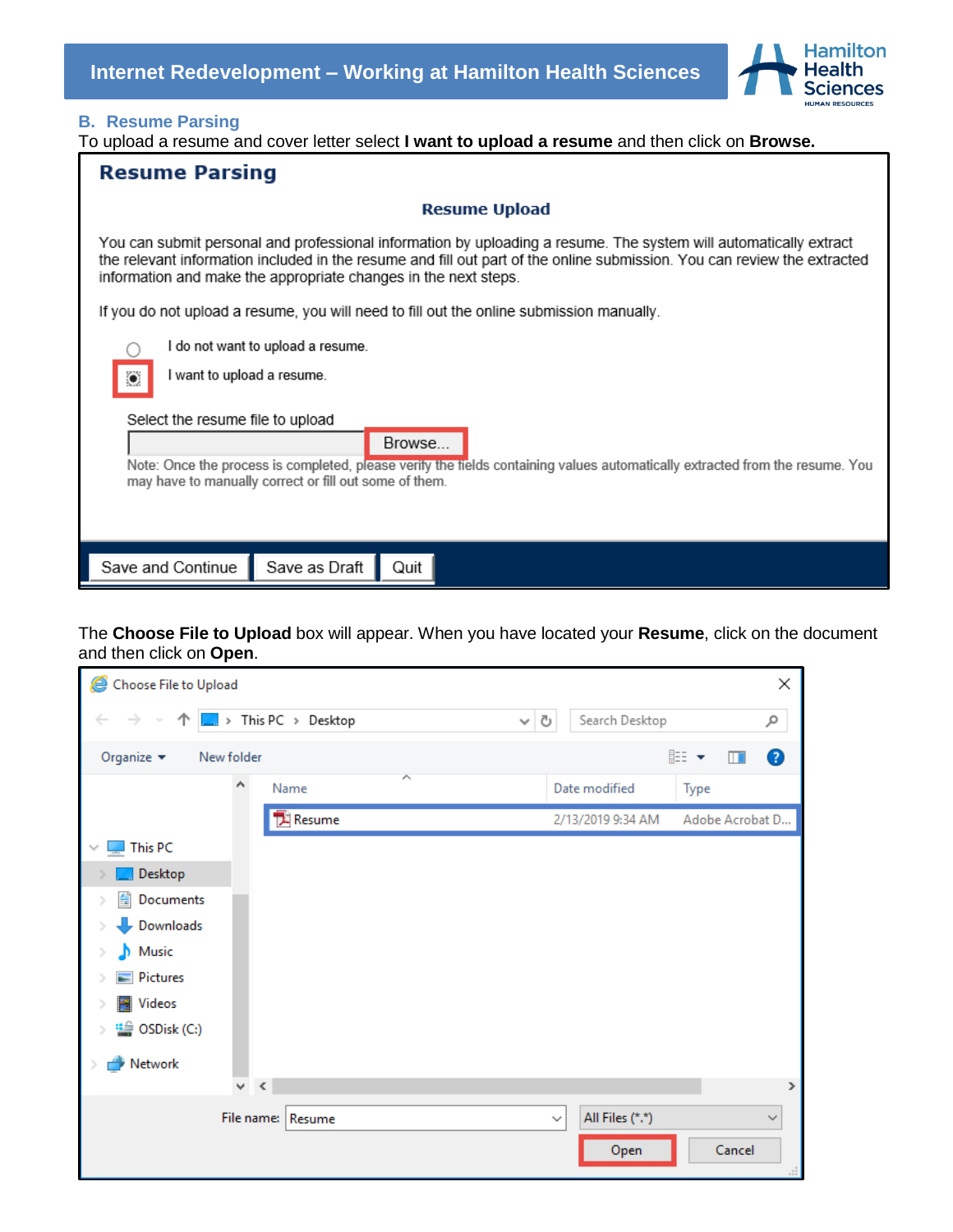

## After you have uploaded your **Resume** click **Save and Continue.**

| Select the resume file to upload                       |               |        |                                                                                                                              |
|--------------------------------------------------------|---------------|--------|------------------------------------------------------------------------------------------------------------------------------|
| C:\Users\                                              | \Desktop\Resi | Browse |                                                                                                                              |
| may have to manually correct or fill out some of them. |               |        | Note: Once the process is completed, please verify the fields containing values automatically extracted from the resume. You |
| Save and Continue                                      | Save as Draft | Quit   |                                                                                                                              |

## <span id="page-10-0"></span>**C. Questions**

Read the question(s) displayed on your screen and select one of the answers provided. Click **Save and Continue** when complete.

| <b>Questions</b>                                                                                                                                                                                                                                            |
|-------------------------------------------------------------------------------------------------------------------------------------------------------------------------------------------------------------------------------------------------------------|
| <b>Questionnaire</b>                                                                                                                                                                                                                                        |
| To help us better know you and further assess your qualifications for this position, please answer the following questions as accurately as<br>possible.                                                                                                    |
| 1. Have you worked for Hamilton Health Sciences or any of its predecessor hospitals (Chedoke, McMaster Children's Hospital, General, I<br>Master, St. Peter's, WLMH) in the past?<br>Juravinski Hospital & C<br>Select one<br>Yes<br>option<br>$\bullet$ No |
| Candidate F.<br>Save and Continue<br>Save as Draft<br>Quit                                                                                                                                                                                                  |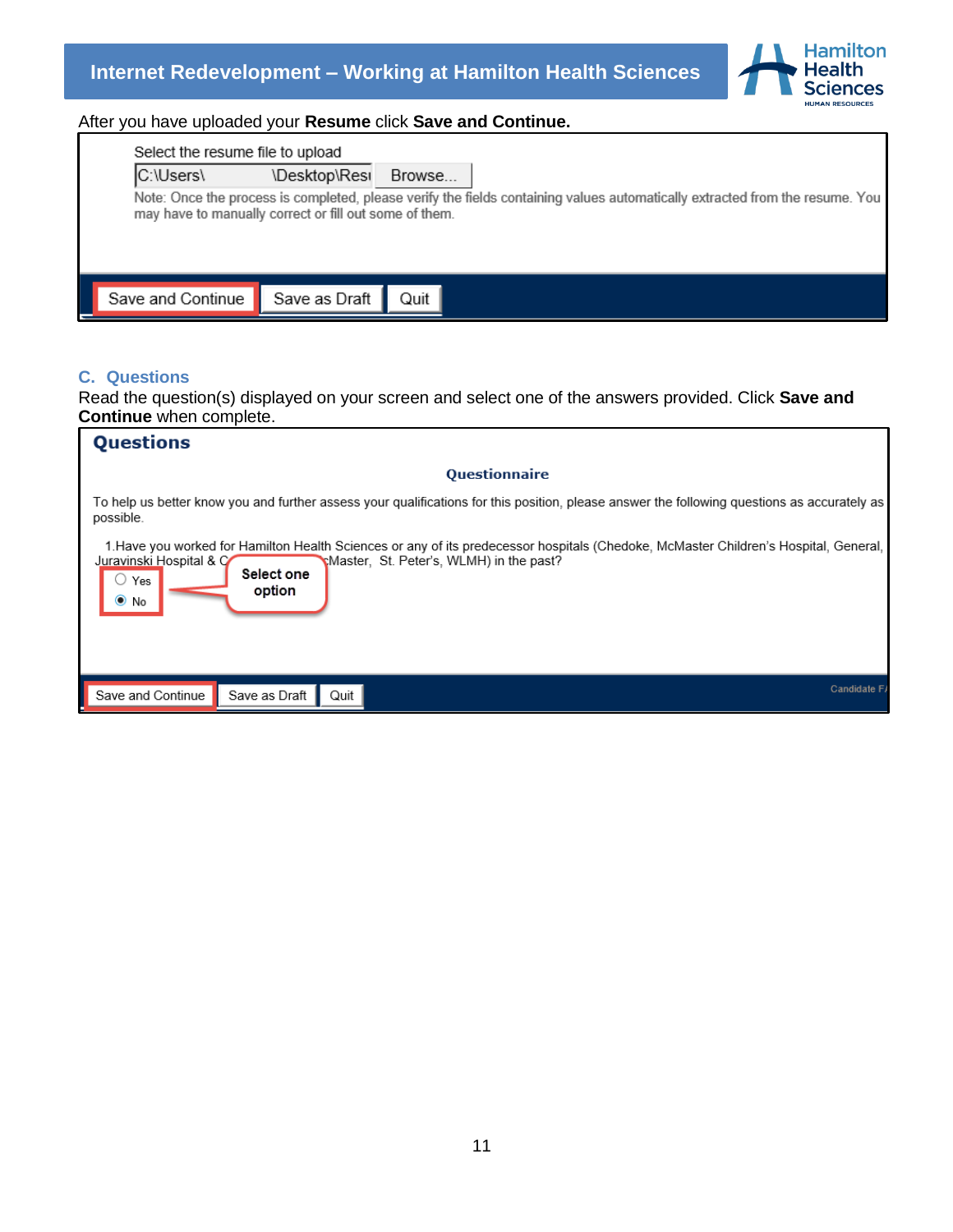

## <span id="page-11-0"></span>**D. Personal Information**

Complete all fields within the **Personal Information** and **Source Tracking** sections.

| <b>Personal Information</b>                                               |                             |                  |             |
|---------------------------------------------------------------------------|-----------------------------|------------------|-------------|
|                                                                           | <b>Personal Information</b> |                  |             |
| Please enter all relevant personal information in the fields below.       |                             |                  |             |
| First Name                                                                | Middle Name                 |                  | Last Name   |
| Jane                                                                      |                             |                  | Doe         |
| Street Address (line 1)                                                   | Address (line 2)            |                  |             |
| 28 Anastasia Drive                                                        |                             |                  |             |
| City                                                                      | Zip/Postal Code             |                  |             |
| Hamilton                                                                  | L9B 0H5                     |                  |             |
| Place of Residence                                                        |                             |                  |             |
| Country                                                                   |                             |                  |             |
| Canada<br>✓                                                               |                             |                  |             |
| State/Province                                                            |                             |                  |             |
| ◡<br>Ontario                                                              |                             |                  |             |
| Region / Nearest Metropolitan Area                                        |                             |                  |             |
| Hamilton<br>◡                                                             |                             |                  |             |
| Home Phone Number                                                         |                             | Secondary Number |             |
| 905-521-2100                                                              |                             |                  |             |
| Please enter Phone Numbers in format 999-999-9999                         |                             |                  |             |
| <b>Email Address</b>                                                      |                             |                  |             |
| fake@hotmail.com                                                          |                             |                  |             |
| Please use home or personal email address. Do not use current work email. |                             |                  |             |
| Secondary Email Address                                                   |                             |                  |             |
|                                                                           |                             |                  |             |
|                                                                           |                             |                  |             |
|                                                                           | <b>Source Tracking</b>      |                  |             |
| Please indicate how you heard about this job.                             |                             |                  |             |
| Source Type                                                               |                             |                  |             |
| Hamilton Health Sciences Career Site v                                    |                             |                  |             |
| Hamilton Health Sciences Career Site                                      |                             |                  |             |
| Career Section<br>◡                                                       |                             |                  |             |
|                                                                           |                             |                  |             |
|                                                                           |                             |                  |             |
| Save and Continue<br>Save as Draft<br>Quit                                |                             |                  | Candidate I |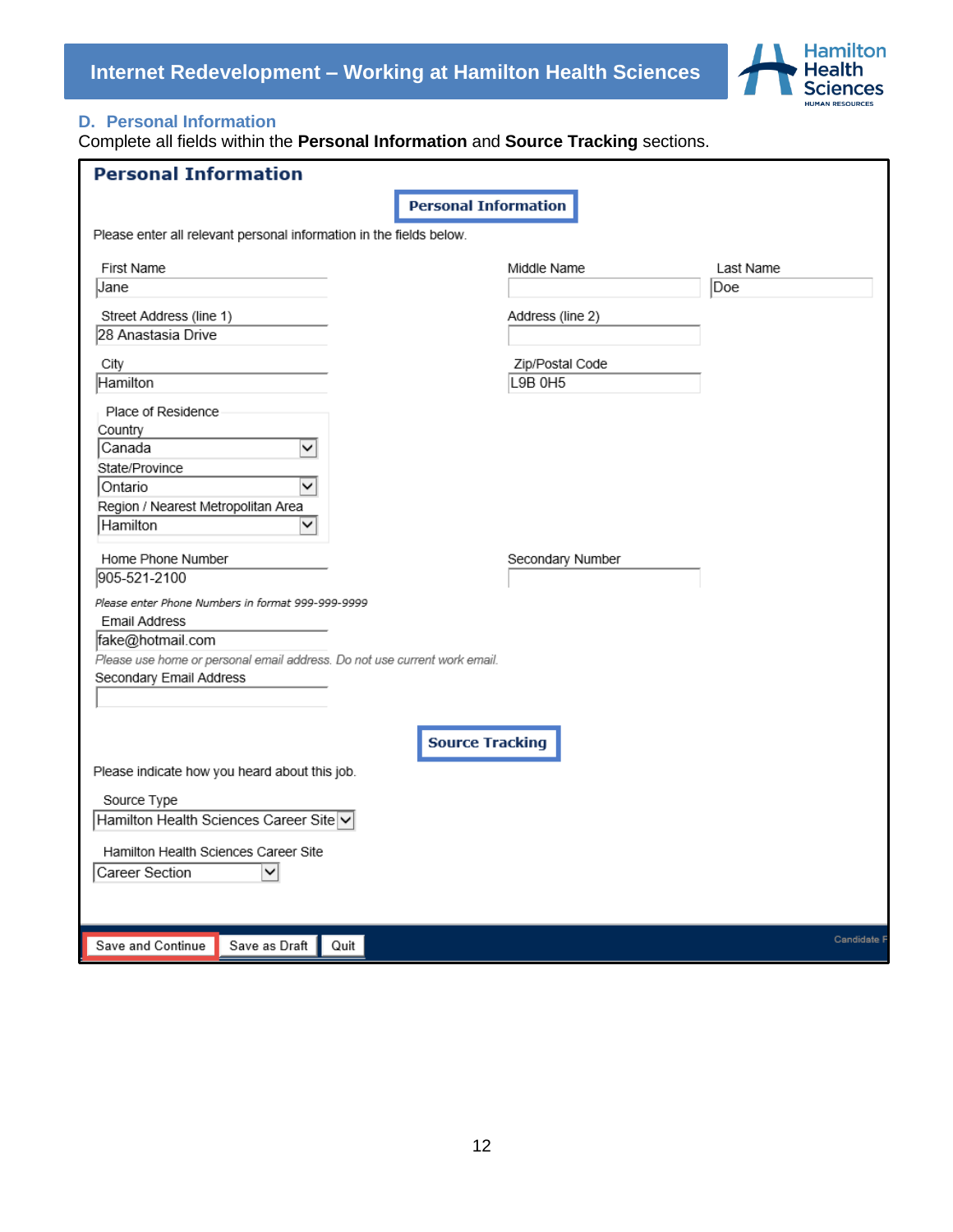



## <span id="page-12-0"></span>**E. Work Experience**

Enter your employement information (current and history) into the open fields.

| <b>Work Experience</b>                                                |  |  |  |
|-----------------------------------------------------------------------|--|--|--|
| <b>Work Experience</b>                                                |  |  |  |
| List the work experiences below, starting with the most relevant one. |  |  |  |
| <b>Work Experience 1</b>                                              |  |  |  |
| ☑ Current Job                                                         |  |  |  |
| Employer                                                              |  |  |  |
| ABC Hospital<br><b>Select</b>                                         |  |  |  |
| Job Function                                                          |  |  |  |
| Registered Nurse<br>Select                                            |  |  |  |
| Start Date<br>$ 2009 \times$<br>◡<br>Jan                              |  |  |  |
| Name During Employment<br>Jane Doe                                    |  |  |  |

To delete a **Work Experience** section click on **Remove Work Experience**.

| Name During Employment<br>Jane Doe |               |      |
|------------------------------------|---------------|------|
| <b>Remove Work Experience</b>      |               |      |
| <b>Add Work Experience</b>         |               |      |
| Save and Continue                  | Save as Draft | Quit |

To add a **Work Experience** section click on **Add Work Experience**.

| Name During Employment<br>Jane Doe |               |      |  |
|------------------------------------|---------------|------|--|
| <b>Remove Work Experience</b>      |               |      |  |
| <b>Add Work Experience</b>         |               |      |  |
|                                    |               |      |  |
|                                    |               |      |  |
| Save and Continue                  | Save as Draft | Quit |  |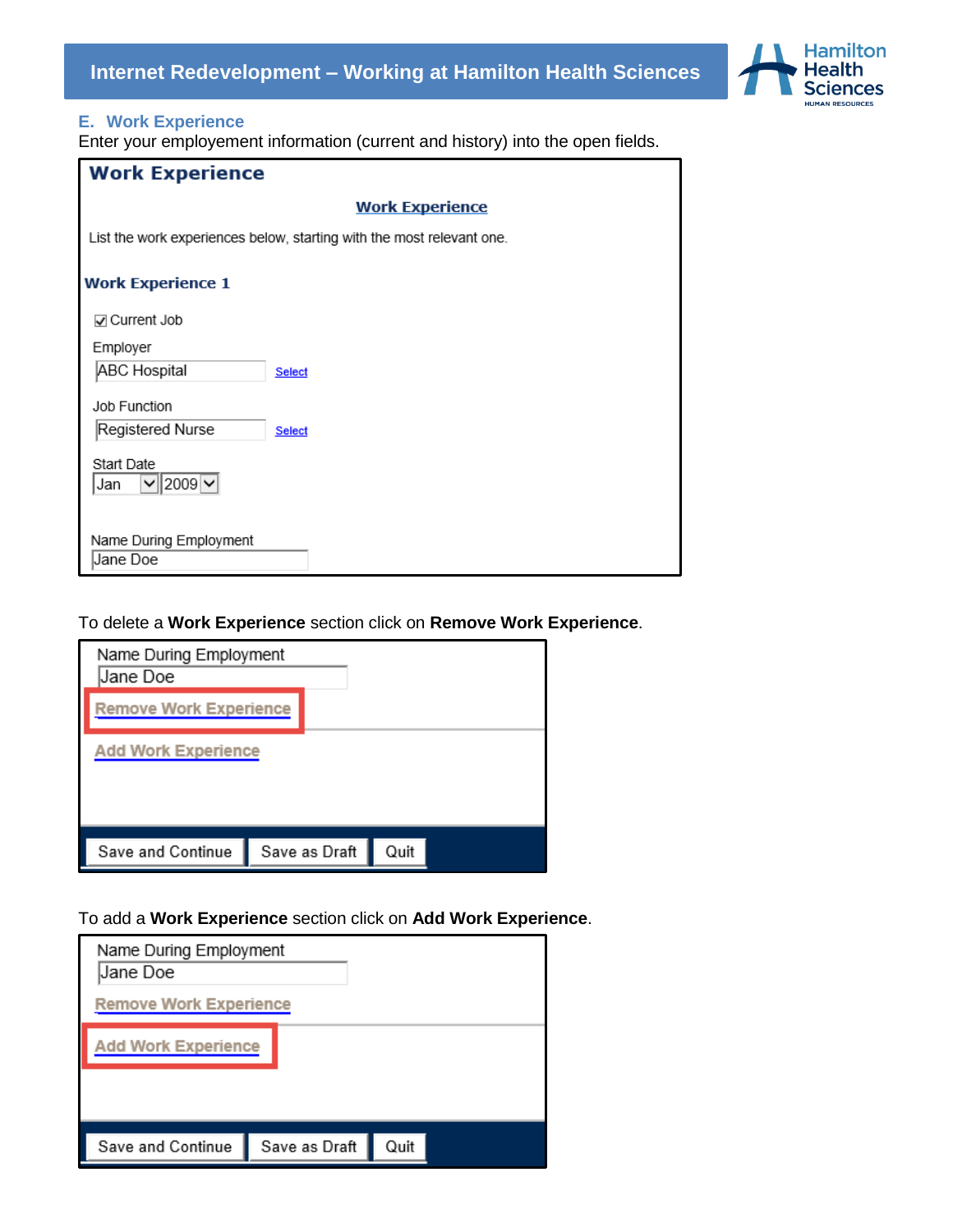

When complete click **Save and Continue**.

| Name During Employment<br>Jane Doe |               |      |  |
|------------------------------------|---------------|------|--|
| <b>Remove Work Experience</b>      |               |      |  |
| <b>Add Work Experience</b>         |               |      |  |
| Save and Continue                  | Save as Draft | Quit |  |

#### <span id="page-13-0"></span>**F. Education**

Enter your education information (current and history) into the open fields.

**Note:** Check off the **Anticpated Graduation Date** box if you are still currently in school and have not graduated yet, but know when you will be set to graduate.

| <b>Education</b>                                                                   |               |                                                         |
|------------------------------------------------------------------------------------|---------------|---------------------------------------------------------|
|                                                                                    |               | <b>Education</b>                                        |
| List the educational experiences below, starting with the most relevant education. |               |                                                         |
| <b>Education 1</b>                                                                 |               |                                                         |
| Institution                                                                        |               |                                                         |
| ABC School                                                                         | <b>Select</b> |                                                         |
| Program                                                                            |               |                                                         |
| Nursing                                                                            | <b>Select</b> |                                                         |
| <b>Education Level</b>                                                             |               |                                                         |
| Bachelor's Degree                                                                  | ◡             | Check off this box if you                               |
| <b>Graduation Date</b>                                                             |               | are currently in school and<br>know when you are set to |
| $2008$ $\vee$<br>Apr                                                               |               | graduate                                                |
| □ Anticipated Graduation Date                                                      |               |                                                         |

To delete an **Education** section click on **Remove Education.** 

| □ Anticipated Graduation Date |               |      |
|-------------------------------|---------------|------|
| <b>Remove Education</b>       |               |      |
| <b>Add Education</b>          |               |      |
| Save and Continue             | Save as Draft | Quit |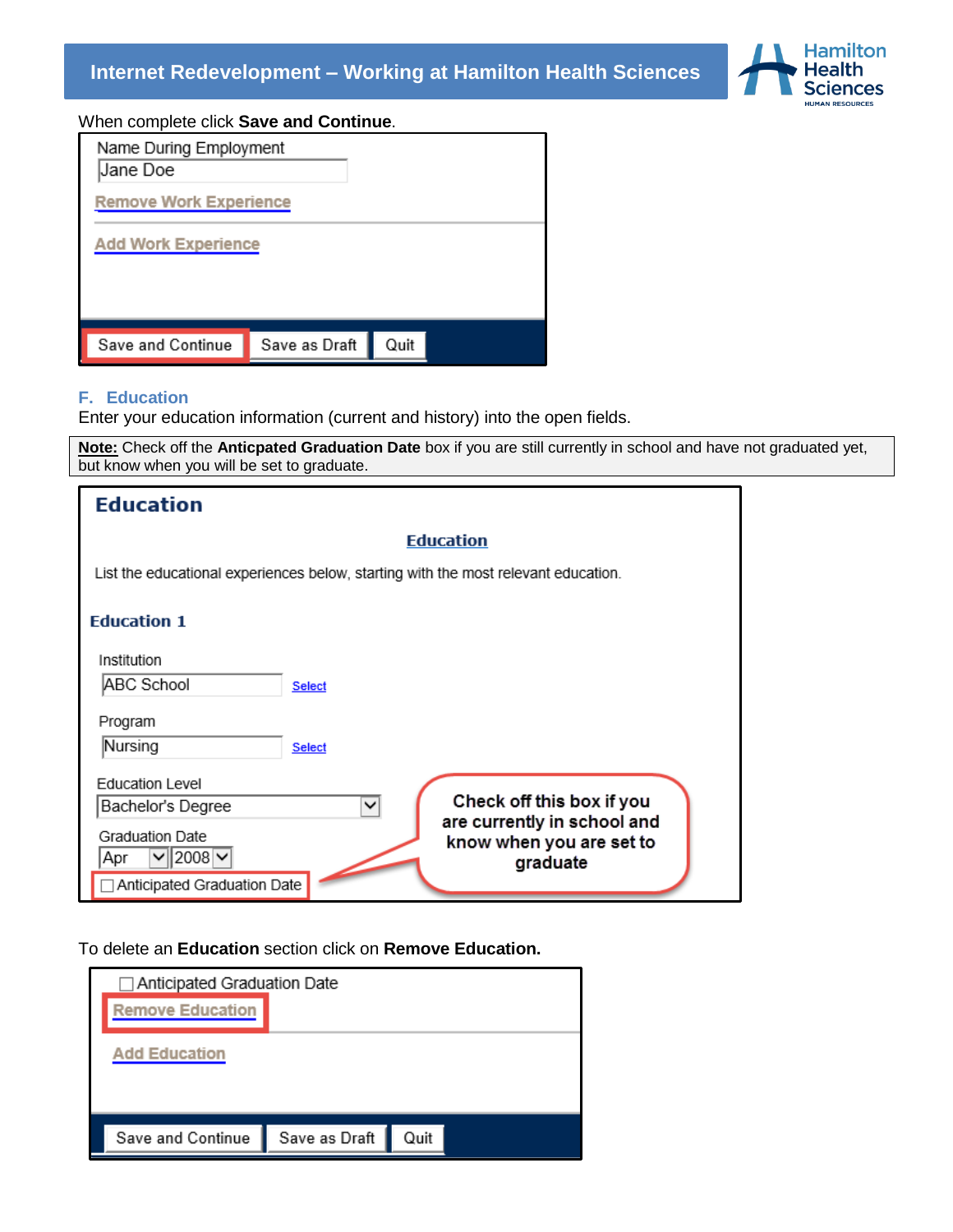

To add an **Education** section click on **Add Education.**

|                      | $\Box$ Anticipated Graduation Date<br><b>Remove Education</b> |               |      |  |
|----------------------|---------------------------------------------------------------|---------------|------|--|
| <b>Add Education</b> |                                                               |               |      |  |
|                      | Save and Continue                                             | Save as Draft | Quit |  |

## When complete click **Save and Continue**.

| $\Box$ Anticipated Graduation Date         |  |  |
|--------------------------------------------|--|--|
| <b>Remove Education</b>                    |  |  |
| <b>Add Education</b>                       |  |  |
|                                            |  |  |
| Quit<br>Save as Draft<br>Save and Continue |  |  |
|                                            |  |  |

## <span id="page-14-0"></span>**G. Certifications**

Enter your certificate information into the open fields. Click on **Select** to search for the name of your certificate.

| <b>Certifications</b>                                                                                                                                                                                        |
|--------------------------------------------------------------------------------------------------------------------------------------------------------------------------------------------------------------|
| <b>Certifications</b>                                                                                                                                                                                        |
| Start by entering the most relevant certification and continue adding certifications until you have entered all<br>that you feel are important to disclose for this job. Do not list expired certifications. |
| <b>Certification 1</b>                                                                                                                                                                                       |
| Certification<br>Click here to<br>Advanced Certified Regis<br>Select<br>search the name of<br>your Certificate<br>Number/ID<br>0123456789                                                                    |
| <b>Issuing Organization</b><br> A.B.C. <br>×<br><b>Issue Date</b>                                                                                                                                            |
| $2007 \times$<br>Oct<br>If this certification will be received in the future, enter the expected issuing date.                                                                                               |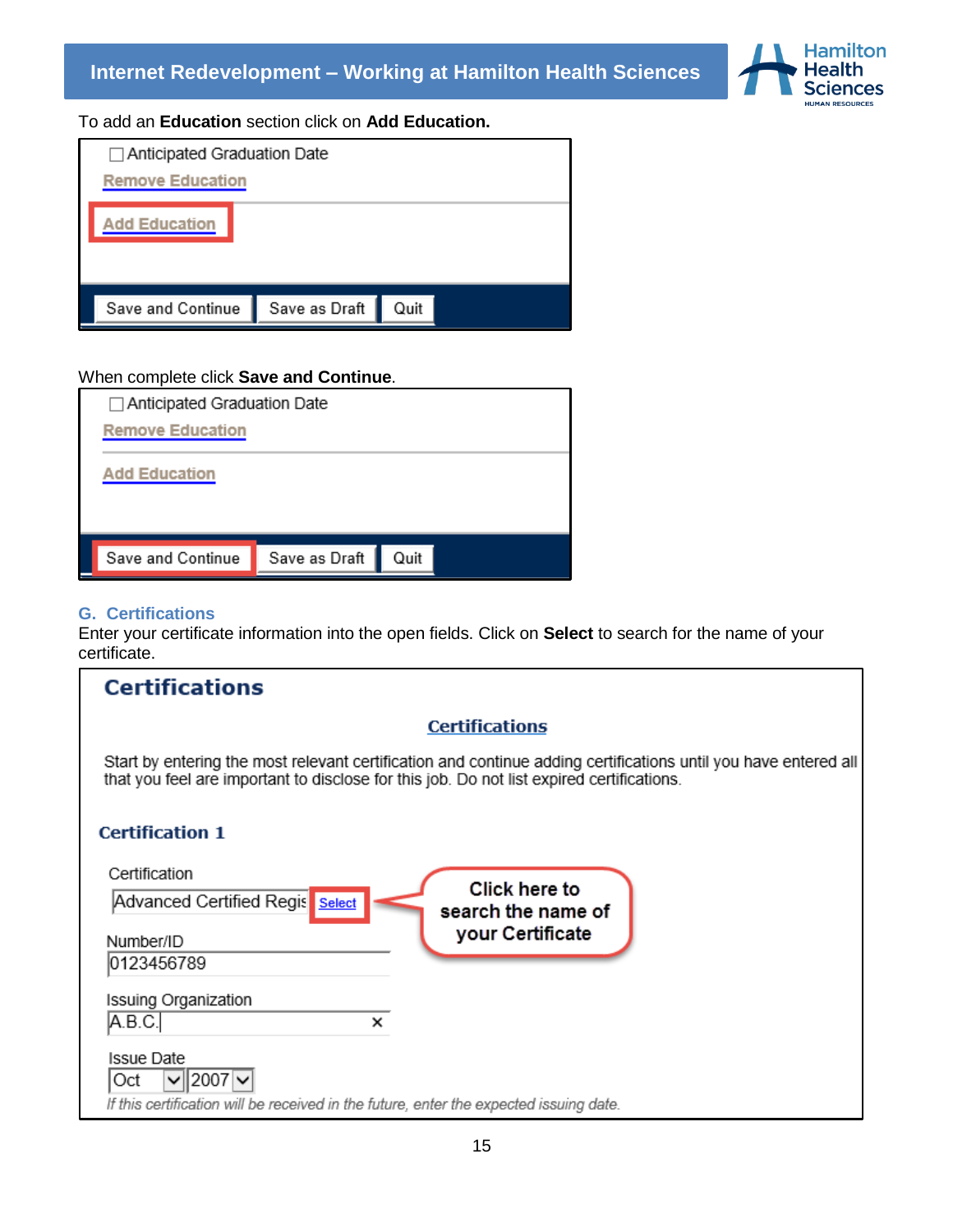

To delete a **Certificate** section click on **Remove Certificate.**

| <b>Remove Certification</b>     |      |  |  |
|---------------------------------|------|--|--|
| <b>Add Certification</b>        |      |  |  |
|                                 |      |  |  |
| Save and Continue Save as Draft | Quit |  |  |

## To add an **Certificate** section click on **Add Certificate.**

| dd Certification                     |  |
|--------------------------------------|--|
|                                      |  |
|                                      |  |
| Save and Continue Save as Draft Quit |  |

#### When complete click **Save and Continue**.

| <b>Remove Certification</b> |                    |
|-----------------------------|--------------------|
| <b>Add Certification</b>    |                    |
|                             |                    |
| Save and Continue           | Save as Draft Quit |

#### <span id="page-15-0"></span>**H. Additional Attachements**

If you would like to attach any additional document (i.e. cover letter) click on **Browse**.

| <b>Additional Attachments</b>                                                                                                                                                                                            |
|--------------------------------------------------------------------------------------------------------------------------------------------------------------------------------------------------------------------------|
| <b>Attachments</b>                                                                                                                                                                                                       |
| You can attach files to the candidate record (e.g.: cover letter, resume, references, transcripts, etc.). Once a file is<br>attached, you can overwrite it by attaching a file with exactly the same name and extension. |
| Select the file to attach<br>Browse                                                                                                                                                                                      |
| Comments about the file                                                                                                                                                                                                  |
| Attach                                                                                                                                                                                                                   |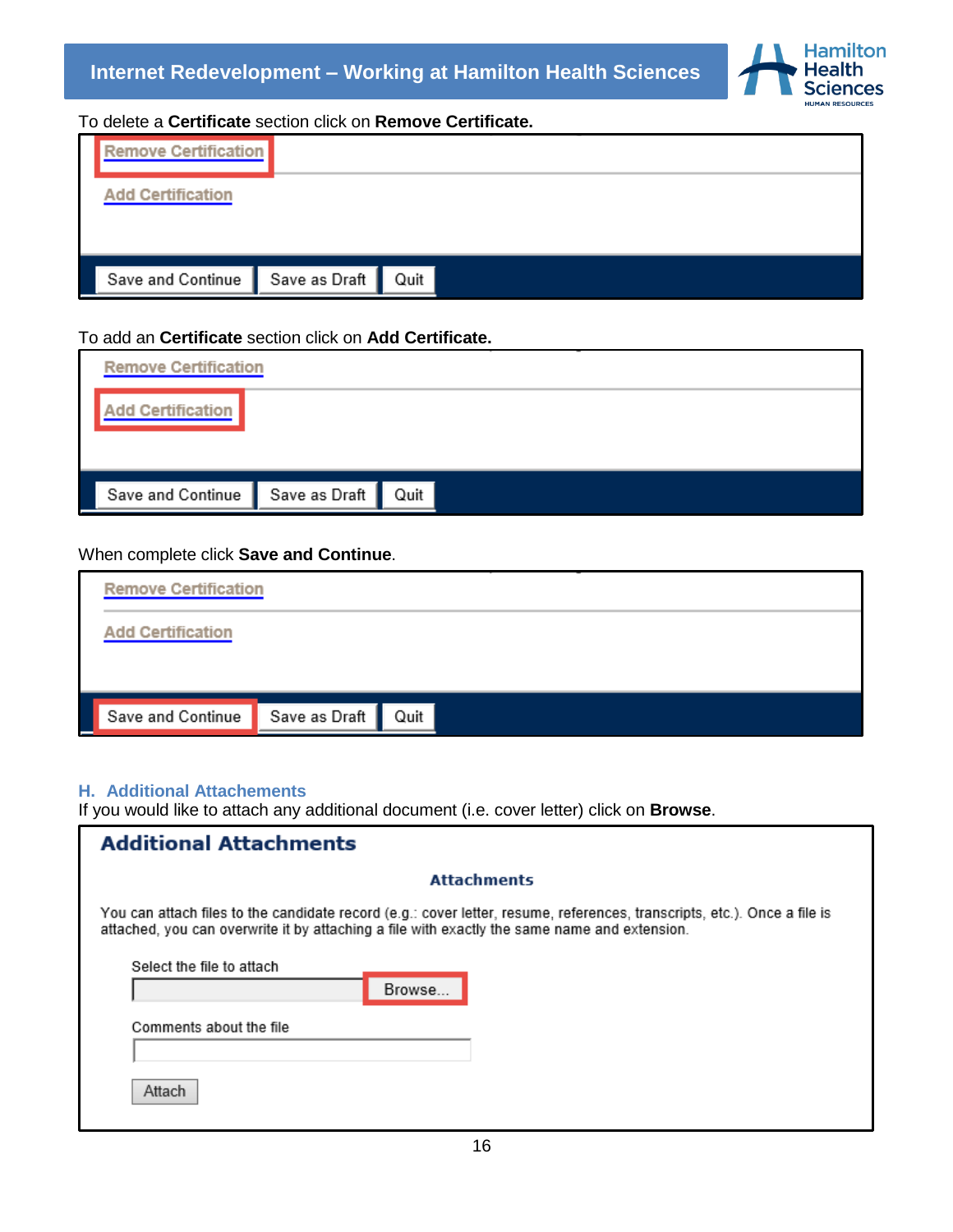

The **Choose File to Upload** box will appear. When you have located your **Additonal Document**, click on the document and then click on **Open**.

| e<br>Choose File to Upload                    |                            |                   |                                 |                 | ×            |
|-----------------------------------------------|----------------------------|-------------------|---------------------------------|-----------------|--------------|
| 个丨<br>←                                       | $\Box$ > This PC > Desktop | Ō<br>$\checkmark$ | Search Desktop                  |                 | مر           |
| Organize $\blacktriangledown$<br>New folder   |                            |                   |                                 | 距→<br>Ш         | ◙            |
| $\land$                                       | Name                       | ᄉ                 | Date modified                   | Type            |              |
|                                               | Cover Letter               |                   | 2/13/2019 9:34 AM               | Adobe Acrobat D |              |
| This PC<br>$\checkmark$                       |                            |                   |                                 |                 |              |
| Desktop                                       |                            |                   |                                 |                 |              |
| 葟<br>Documents<br>⋋                           |                            |                   |                                 |                 |              |
| Downloads                                     |                            |                   |                                 |                 |              |
| $M$ usic<br>⋟                                 |                            |                   |                                 |                 |              |
| Pictures<br>⋟                                 |                            |                   |                                 |                 |              |
| <b>W</b> Videos<br>⋟                          |                            |                   |                                 |                 |              |
| <sup>11</sup> / <sub>2</sub> OSDisk (C:)<br>⋟ |                            |                   |                                 |                 |              |
| Network                                       |                            |                   |                                 |                 |              |
| v<br>$\prec$                                  |                            |                   |                                 |                 | ≯            |
|                                               | File name:   Cover Letter  |                   | All Files (*.*)<br>$\checkmark$ |                 | $\checkmark$ |
|                                               |                            |                   | Open                            | Cancel          |              |

Click on **Attach** to add the document as an additional attachement to your application. Once complete click **Save and Continue.**

| Select the file to attach |                         |                                                          |         |                                                                                                                          |         |
|---------------------------|-------------------------|----------------------------------------------------------|---------|--------------------------------------------------------------------------------------------------------------------------|---------|
| C:\Users\                 |                         | \Desktop\Cov                                             | Browse  |                                                                                                                          |         |
|                           | Comments about the file |                                                          |         |                                                                                                                          |         |
|                           |                         |                                                          |         |                                                                                                                          |         |
| Attach                    |                         |                                                          |         |                                                                                                                          |         |
|                           |                         |                                                          |         |                                                                                                                          |         |
|                           |                         |                                                          |         | This section displays basic information regarding the files attached to the candidate record. You can delete some or all |         |
|                           |                         |                                                          |         | the files. The "Relevant Files" column allows you to select the files relevant to this job submission. Also, please      |         |
|                           |                         | indicate which of the attached documents is your Resume. |         |                                                                                                                          |         |
| Relevant<br>Files         | Resume                  | File Name                                                | Date    | Comments                                                                                                                 | Actions |
| ✓                         |                         | Cover<br>Letter.pdf                                      | 2/13/19 |                                                                                                                          |         |
|                           |                         |                                                          |         |                                                                                                                          | Delete  |
| ✓                         | √                       | Resume.pdf                                               | 2/13/19 | This file includes a resume from which basic.<br>candidate information has been extracted.                               | Delete  |
|                           |                         |                                                          |         |                                                                                                                          |         |
|                           |                         |                                                          |         |                                                                                                                          |         |

Save and Continue

Save as Draft

Quit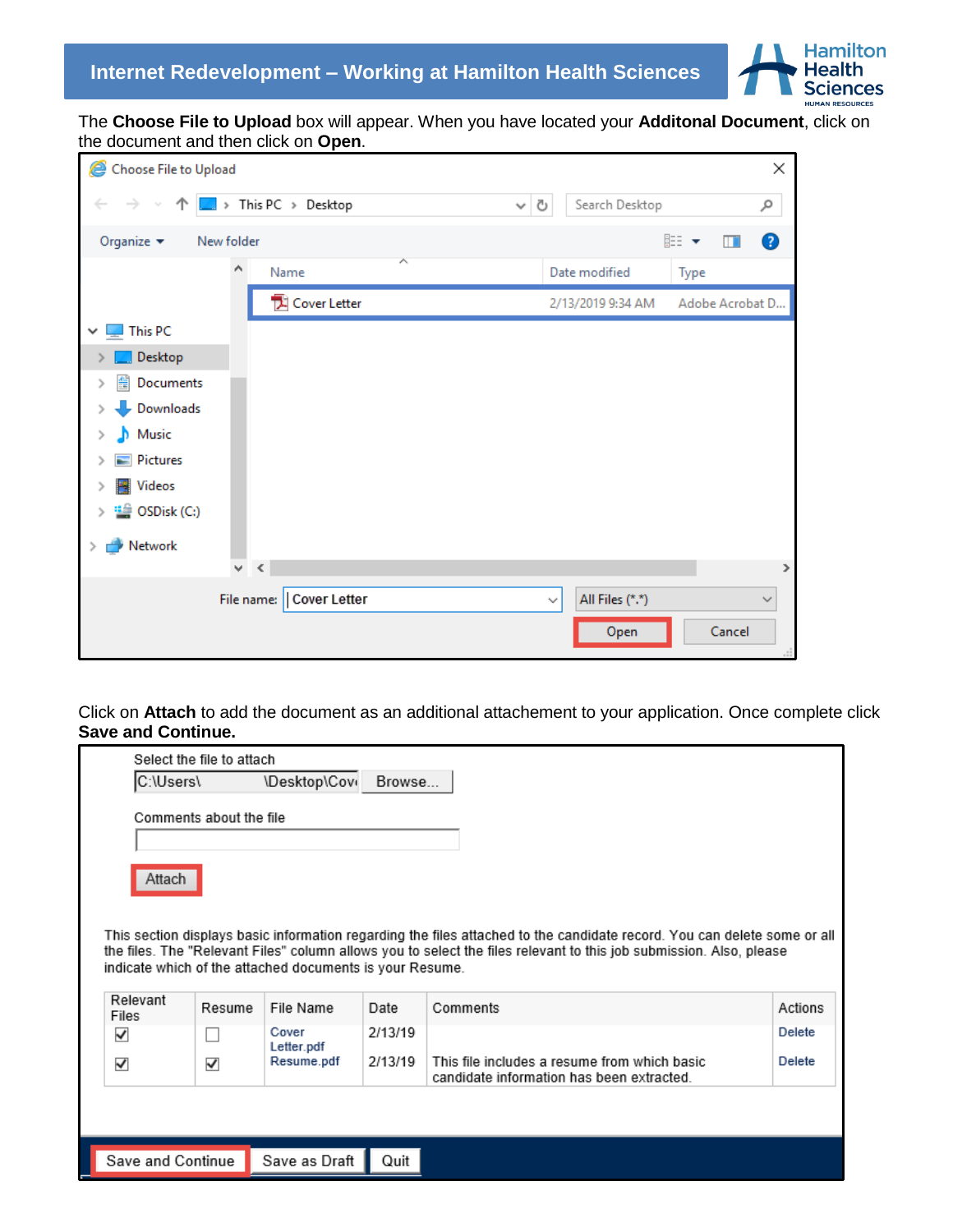

#### <span id="page-17-0"></span>**I. eSigntature**

Continue through the steps until you get to the **eSignature** section. At this step you will need to read the statement. In order to proceed to the final step, you will need to sign the page using an electronic signature, which is your **User Name.**

| eSignature                                                                                                                                                                                                                                                                                                                                                                                                                                                                                                                                        |                 |
|---------------------------------------------------------------------------------------------------------------------------------------------------------------------------------------------------------------------------------------------------------------------------------------------------------------------------------------------------------------------------------------------------------------------------------------------------------------------------------------------------------------------------------------------------|-----------------|
| eSignature                                                                                                                                                                                                                                                                                                                                                                                                                                                                                                                                        |                 |
| Please read the following statement carefully, then acknowledge that you have read and approved it by providing the information requested<br>at the bottom of the page. Please note that an esignature is the electronic equivalent of a hand-written signature.                                                                                                                                                                                                                                                                                  |                 |
| position. Formal reference checks will be conducted only where a candidate is seriously being considered for a position. Snould<br>you be successful to a vacancy at HHSC, you will receive a formal verbal offer for that position followed by a written offer which A<br>will detail your employment arrangements. In addition, we are required by provisions in our collective agreements as well as<br>our Hospital policies, to post the names of candidates successful to a vacancy.                                                        |                 |
| Hamilton Health Sciences is an equal opportunity employer and we will accommodate your needs under the Canadian Charter<br>of Rights and Freedom, Accessibility for Ontarians with Disabilities Act and the Ontario Human Rights Code. Hiring processes<br>will be modified to remove barriers to accommodate those with disabilities, if requested. Should any applicant require<br>accommodation through the application or interview processes, please contact Human Resources Operations at 905-521-2100<br>ext.46947 (4myHR) for assistance. |                 |
| I agree and understand that my submission of application to a vacancy with Hamilton Health Sciences, will serve as<br>understanding and authorization to the above.                                                                                                                                                                                                                                                                                                                                                                               |                 |
| I hereby certify that the facts set forth in the Employment Application are true and complete to the best of my knowledge. I<br>understand that if employed, falsified statements on this Application Form my disqualify me from employment and/or become<br>just cause for my dismissal and there shall be no further legal obligation placed on Hamilton Health Sciences (HHSC).                                                                                                                                                                |                 |
| Do Not E-Sign Until You Have Read The Above Statement.                                                                                                                                                                                                                                                                                                                                                                                                                                                                                            |                 |
| Your electronic signature is required to verify that you have read and understand the terms and conditions of your application and to<br>authorize the Hospital to conduct references with previous and current managers and employers. Your unique identifier is your profile<br>username which will serve as your electronic signature. Enter it where require in the panel to indicate you understand and agree to the<br>terms and conditions noted therein.                                                                                  |                 |
| *Please enter your User name as your unique identifier:<br>012345<br>×                                                                                                                                                                                                                                                                                                                                                                                                                                                                            |                 |
|                                                                                                                                                                                                                                                                                                                                                                                                                                                                                                                                                   |                 |
|                                                                                                                                                                                                                                                                                                                                                                                                                                                                                                                                                   |                 |
| Save as Draft<br>Quit<br>Save and Continue                                                                                                                                                                                                                                                                                                                                                                                                                                                                                                        | Candidate FAQ's |

#### <span id="page-17-1"></span>**J. Review and Submit**

You will land on the **Review and Submit** page where you will have the opportunity to review the information you have entered for your application profile. If you would like to edit any of the sections, click **Edit** beside the section that you would like to change.

| <b>Review and Submit</b>                                                                                                                                         |  |  |  |
|------------------------------------------------------------------------------------------------------------------------------------------------------------------|--|--|--|
| The following information will be submitted after you click the Submit button. Where an Edit link is displayed,<br>you can modify the corresponding information. |  |  |  |
| <b>Interests</b> Edit                                                                                                                                            |  |  |  |
| <b>Job Field Preferences</b>                                                                                                                                     |  |  |  |
| Administrative/Service                                                                                                                                           |  |  |  |
| Human Resources                                                                                                                                                  |  |  |  |
| Nursing                                                                                                                                                          |  |  |  |
| <b>Location Preferences</b>                                                                                                                                      |  |  |  |
| Ontario - Hamilton                                                                                                                                               |  |  |  |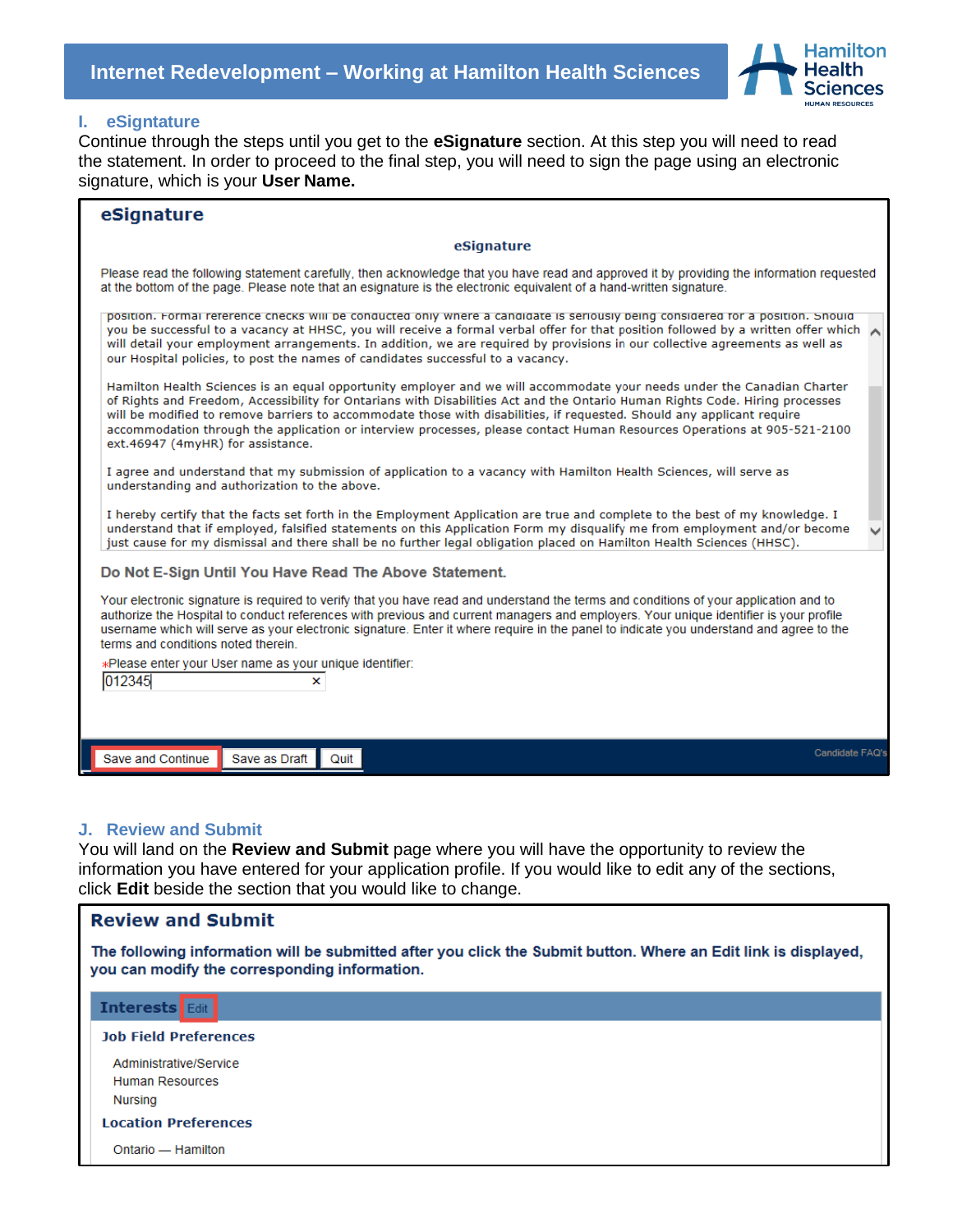

Once you are ready to submit your application click **Submit** at the top of the page.

| Save as Draft<br>Submit                                                                                                                                          |  |  |
|------------------------------------------------------------------------------------------------------------------------------------------------------------------|--|--|
| <b>Review and Submit</b>                                                                                                                                         |  |  |
| The following information will be submitted after you click the Submit button. Where an Edit link is displayed,<br>you can modify the corresponding information. |  |  |
| <b>Interests   Edit</b>                                                                                                                                          |  |  |
| <b>Job Field Preferences</b>                                                                                                                                     |  |  |

#### <span id="page-18-0"></span>**K. Application Submission Complete**

Once you have successfully applied to a position you will see the **Process Completed** page. You can return back to your submissions page by clicking **View My Submissions** or return to the job search page by clicking **View All Jobs**.

| Job Search My Jobpage                                                                                                                                                                                                                                                                                                                                                   |  |
|-------------------------------------------------------------------------------------------------------------------------------------------------------------------------------------------------------------------------------------------------------------------------------------------------------------------------------------------------------------------------|--|
| Thank you!                                                                                                                                                                                                                                                                                                                                                              |  |
| <b>Process completed</b>                                                                                                                                                                                                                                                                                                                                                |  |
| At Hamilton Health Sciences, we believe that together, we are the one force powerful enough to make healthcare change positive, practical<br>and responsive. Our vision is to provide the 'best care for all". We thank you for taking a positive step toward joining our family. This email<br>will service to confirm that your online application has been received. |  |
| View My Submissions   View All Jobs                                                                                                                                                                                                                                                                                                                                     |  |

## **8. Saving your Application as a Draft**

#### **Step 8.1**

If at any time during the application process you would like to save your information and come back to it at another time, click **Save as Draft**.



#### **Step 8.2**

Select **Yes** when the below prompt appears. The information you have entered for your profile will be saved.

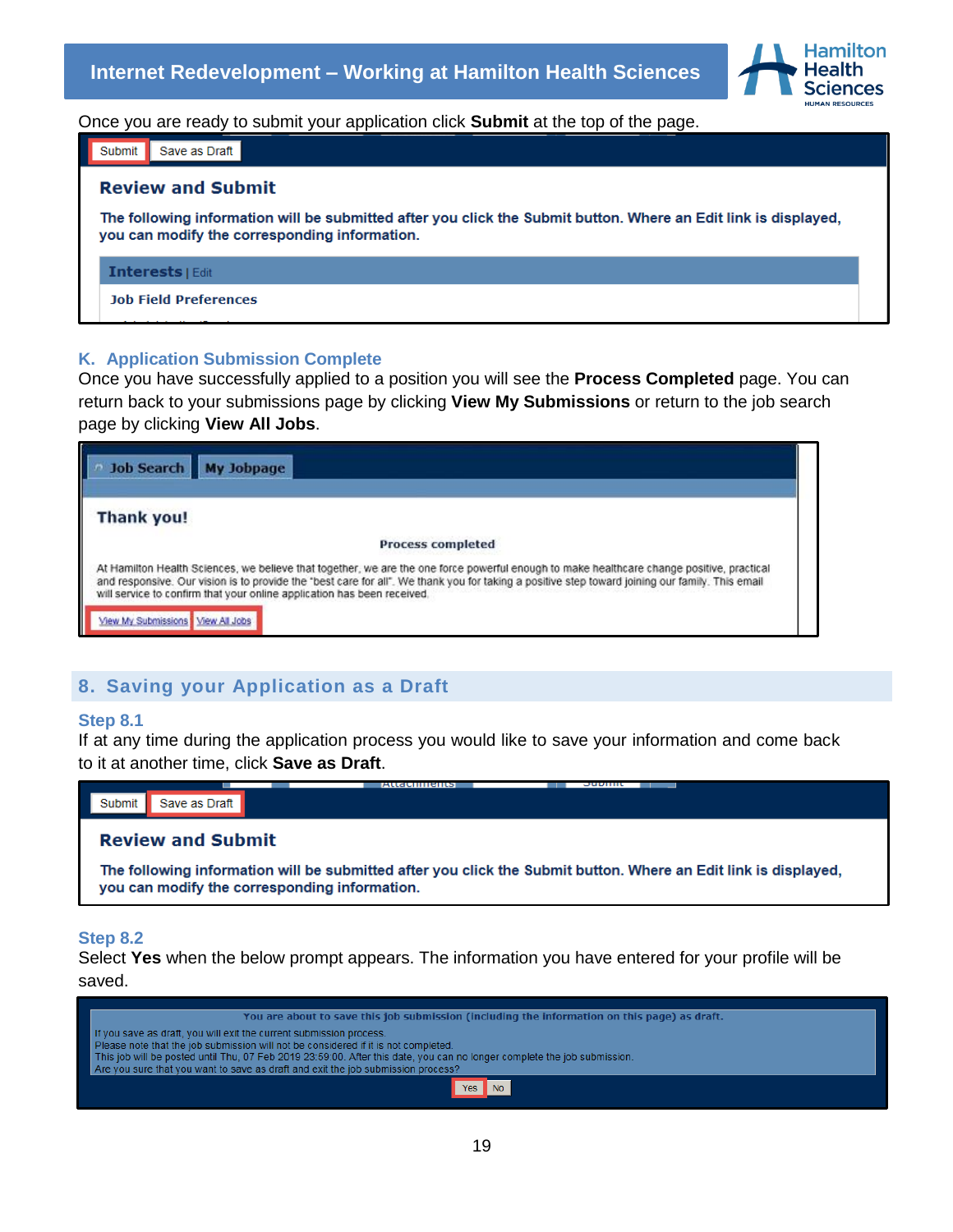

### **Step 8.3**

You will be taken to your **My Submissions** page where you can see all your **Draft Submissions.**

| <b>P</b> Job Search                                                                                                 | <b>My Jobpage</b>                                                                                        |  |  |
|---------------------------------------------------------------------------------------------------------------------|----------------------------------------------------------------------------------------------------------|--|--|
| My Submissions                                                                                                      | My Job Cart   My Saved Searches                                                                          |  |  |
|                                                                                                                     | My Submissions (12 job submissions found)                                                                |  |  |
|                                                                                                                     | This page displays all relevant details related to your draft and completed submissions.                 |  |  |
| Submissions per page:<br>5                                                                                          |                                                                                                          |  |  |
|                                                                                                                     | <b>Draft Submissions</b>                                                                                 |  |  |
| <b>Registered Nurse</b> <sup>D</sup><br>Ontario-Hamilton<br>Job Number: 74812<br>Finish Draft Submission   Withdraw | - Full-time<br>Job Status: Accepting Job Submissions                                                     |  |  |
| Ontario-Hamilton<br>Job Number: 74802<br>Finish Draft Submission   Withdraw                                         | <b>Admitting Clerk</b> <sup><math>\Box</math></sup> - Part-time<br>Job Status: Accepting Job Submissions |  |  |

## **9. Cancelling an Application**

### <span id="page-19-0"></span>**Step 9.1**

If at any time during the application process you would like to cancel your application, click **Quit.** 



## **Step 9.2**

Select **Yes** when the prompt below appears.

| You are about to quit the submission process                                                                                                                    |
|-----------------------------------------------------------------------------------------------------------------------------------------------------------------|
| This job will be posted until Fri, 15 Feb 2019 23:59:00. After this date, you can no longer complete the job submission.<br>Are you sure that you want to quit? |
| <b>Yes</b><br><b>No</b>                                                                                                                                         |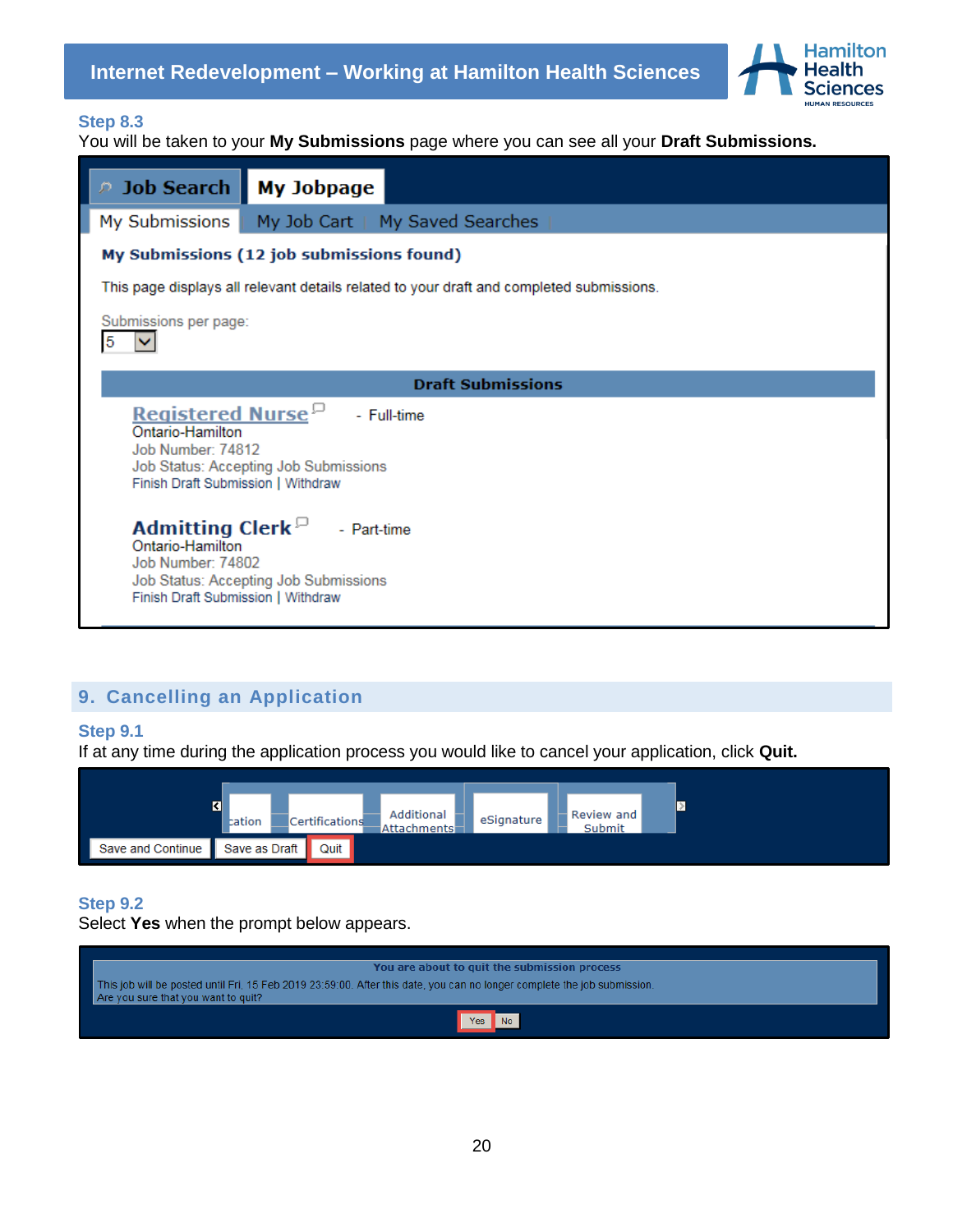

## **10. Re-Applying to a Position or Finishing a Draft**

### <span id="page-20-0"></span>**Step 10.1**

Click on **My Jobpage i**f you would like to re-apply to a position that you have previously **Quit** or would like to complete an application that is **Saved as Draft**.



#### **Step 10.2**

Under the **My Submissions** tab you will see all of the positions you have applied to (submitted, withdrawn or saved as draft). To complete a submission that was **Saved as Draft** click **Finish Draft Submission**  under the job you would like to apply to.

| <b>Draft Submissions</b>                                                         |
|----------------------------------------------------------------------------------|
| <b>Registered Nurse</b> $\Box$ - Full-time<br>Ontario-Hamilton                   |
| Job Number: 74812                                                                |
| <b>Job Status: Accepting Job Submissions</b><br>Finish Draft Submission Withdraw |
|                                                                                  |

### **Step 10.3**

To complete a submission that was **Withdrawn** click **Re-apply** under the job you would like to apply to.

| <b>Withdrawn Submissions</b>                         |
|------------------------------------------------------|
| <b>Registered Nurse</b> $\Box$ - Full-time           |
| Ontario-Hamilton                                     |
| Job Number: 74812                                    |
| Job Status: Accepting Job Submissions                |
| Submission Status: Withdrawn - Updated: Jun 14, 2016 |
| Re-apply                                             |

## **11. Withdrawing your Application from a Position**

**Important:** You can only withdraw from postions **prior** to the job posting closing date.

#### <span id="page-20-1"></span>**Step 11.1**

Click on **My Submissions** if you would like to withdraw from a position you have already applied to.

**Note:** You can only withdraw from postions **prior** to the job posting closing date.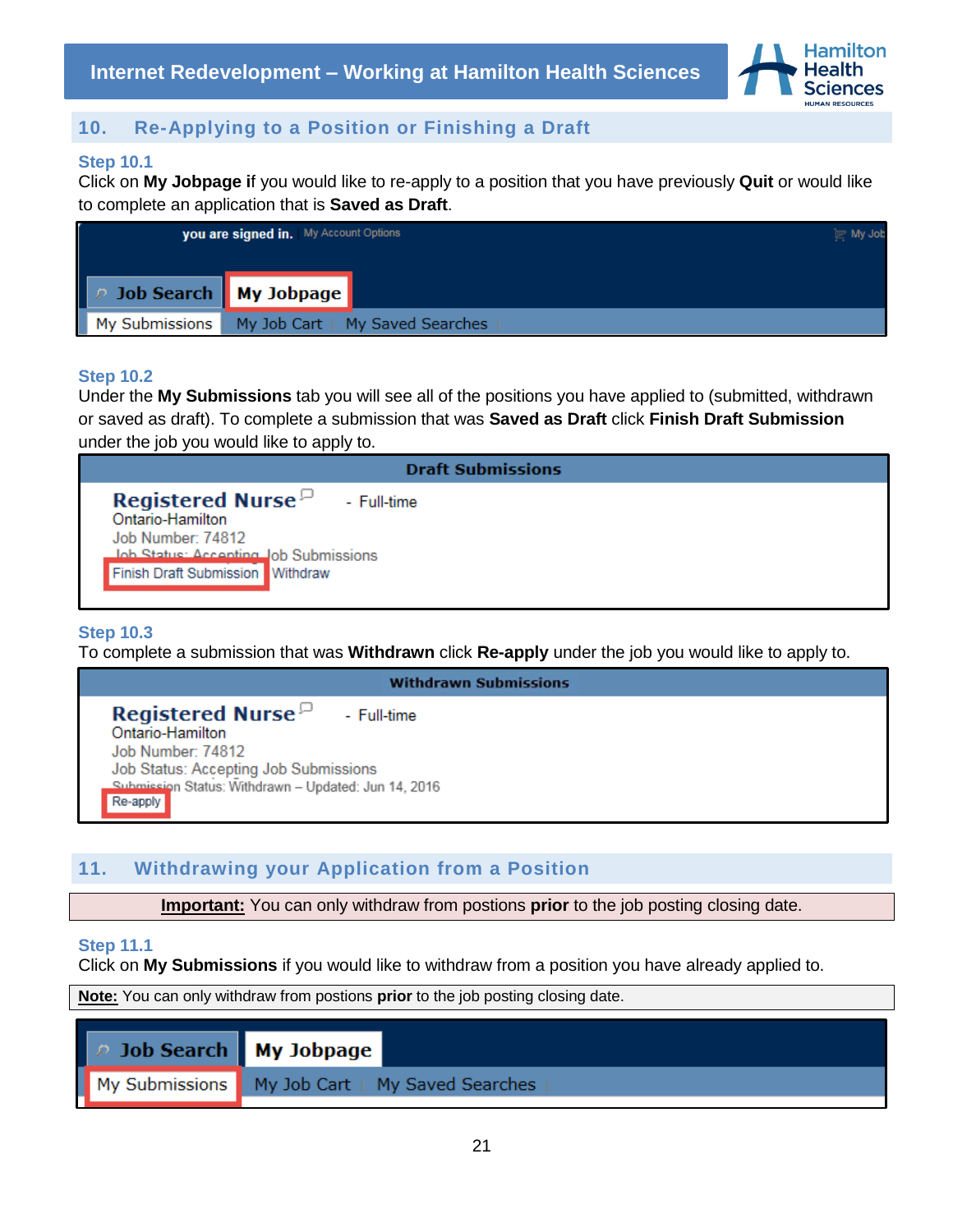

### **Step 11.2**

Under the **Completed Submissions** sections click **Withdraw** under the position that you would like to withdraw from.

| <b>Completed Submissions</b>                                                                                             |
|--------------------------------------------------------------------------------------------------------------------------|
| $HCA - Clinical^{\Box}$<br>- Part-time<br>Ontario-Hamilton<br>Job Number: 60703<br>Job Status: Accepting Job Submissions |
| Submission Status: Completed - Updated: Jun 15, 2016<br>View/Edit Submission Withdraw                                    |

#### **Step 11.3**

A page will appear where you can write your reason for removing your application. If you would like to provide a reason for your withdrawal enter in the reason and click **Yes**.

| D Job Search   My Jobpage                                                                                 |                                                              |  |  |  |  |
|-----------------------------------------------------------------------------------------------------------|--------------------------------------------------------------|--|--|--|--|
| My Submissions                                                                                            | My Job Cart<br>My Saved Searches                             |  |  |  |  |
|                                                                                                           | You are about to withdraw this job submission.               |  |  |  |  |
| If you withdraw your job submission, you will no longer be given consideration for this position.         |                                                              |  |  |  |  |
| Are you sure that you want to withdraw your job submission? If so, please explain why in the field below. |                                                              |  |  |  |  |
|                                                                                                           | Please explain why you want to withdraw your job submission: |  |  |  |  |
|                                                                                                           |                                                              |  |  |  |  |
| Yes<br>No                                                                                                 |                                                              |  |  |  |  |

## <span id="page-21-0"></span>**12. Changing your Password**

#### **Step 12.1**

Click on **My Account Options** to access your settings.

|                                | you are signed in. My Account Options |
|--------------------------------|---------------------------------------|
| <b>2 Job Search My Jobpage</b> |                                       |
| My Submissions                 | My Job Cart   My Saved Searches       |

#### **Step 12.2**

Scroll down to the **Password** section and click on **Edit.**

#### **Password** Edit

**Current Password** 

\*\*\*\*\*\*\*\*\*\*\*\*\*\*\*\*\*\*\*